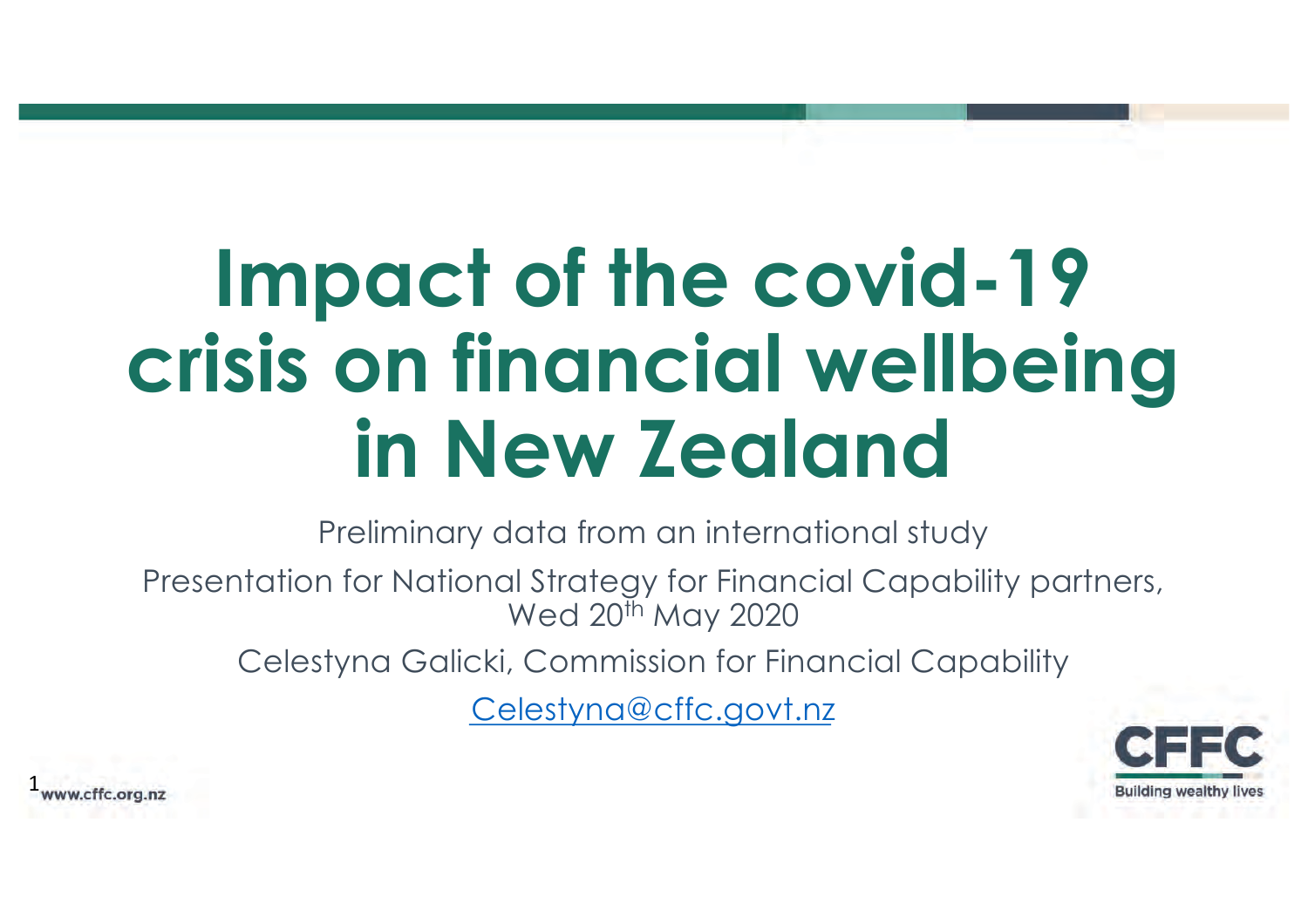#### **Study of the impact of the covid-19 crisis on financial wellbeing**

Questionnaire designed by Prof. Elaine Kempson (University of Bristol, Personal Finance Research Centre)

International comparative study (participating countries include Australia, Norway, UK, Canada and others; data from UK and Norway currently available)

The New Zealand component implemented by the Commission for Financial Capability

New Zealand sample: 3,085 individual responses (online panel, using quotas & weighting to representative of New Zealand's adult population); 2,788 household-level responses

Data collection: 14-28 Apr 2020

Questions are welcome at any point during the presentation – please use the chat. I will stop after each section to read and answer questions.

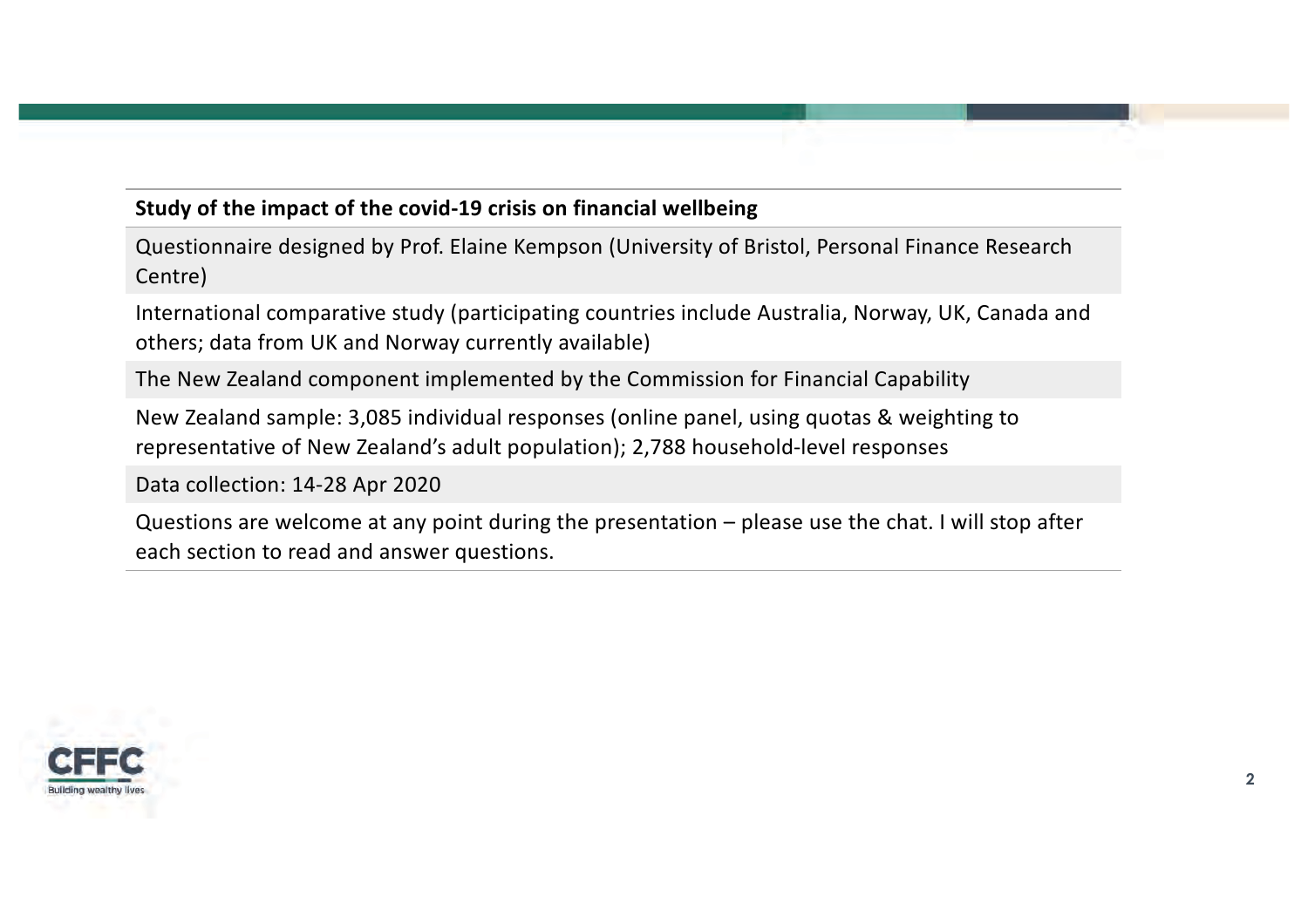**Widespread loss of income even after accounting for the wage subsidy**

13% of households (*estimated 232,500 households)* had lost either a substantial part (more than one third) or all of their earned income as a consequence of the COVID-19 crisis.

A further 25% of households (*estimated 447,000 households )* have experienced a reduction in income of less than a third.

These losses are after accounting for the wage subsidy (40% of households report that someone in the household is receiving a wage subsidy).

One in four households (26%) reported being in arrears on at least one payment (including consumer loans, utility bills and housing costs).

One in ten households (*estimated 179,000 households*) missed a rent or mortgage payment.



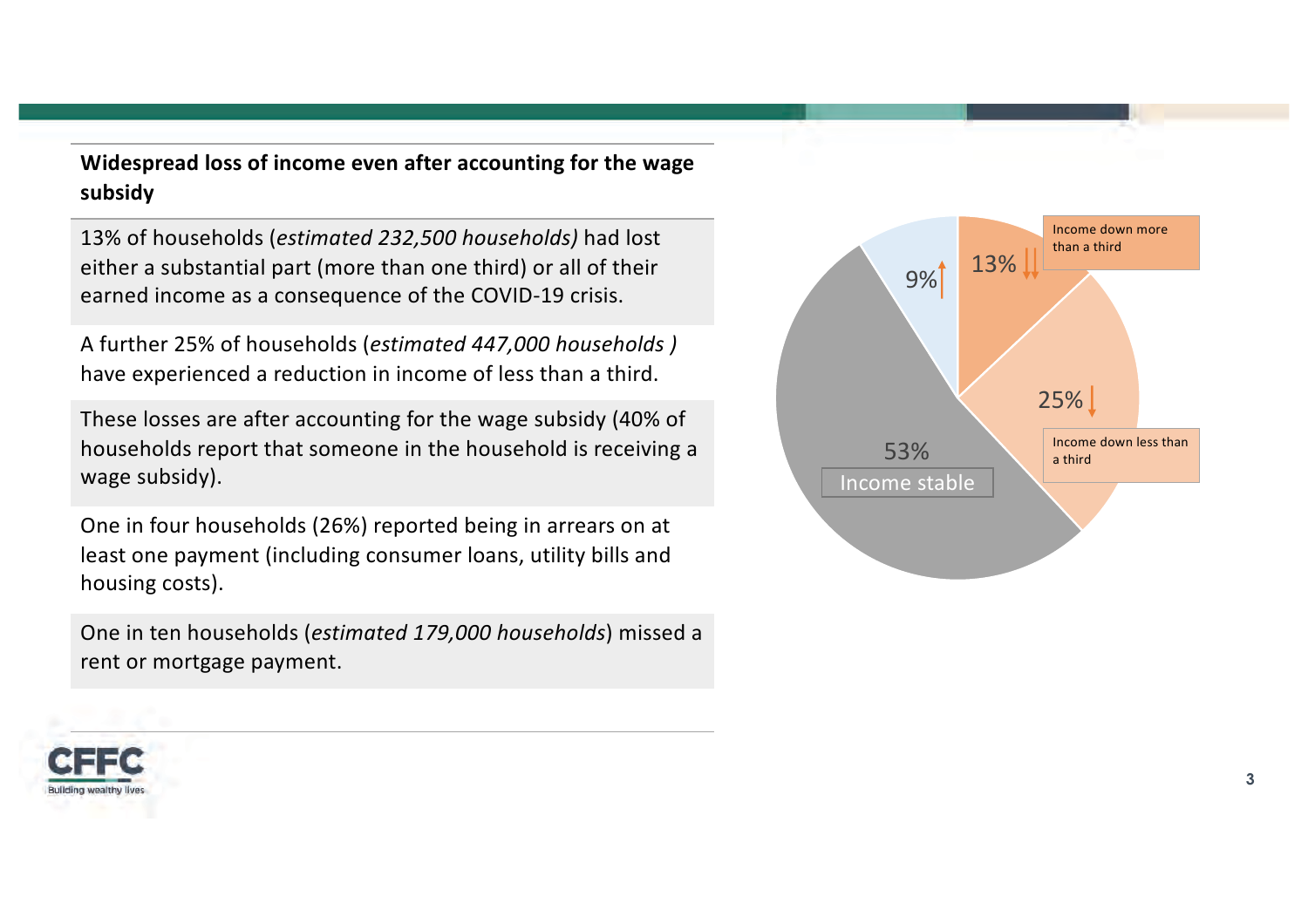**Change in income does not tell the whole story: high-income households with sufficient savings can weather a financial shock well, less resilient households can experience hardship even if the loss of income is limited or temporary**

Using a set of detailed questions about the levels of financial stress experienced and the financial reserves they have to deal with financial shocks, it was possible to segment the New Zealand population into three broad groups:

- 26 per cent (*an estimated 447,000 households*) appeared to be financially secure; they were showing no signs of any financial difficulty and had enough money in savings to meet financial shocks in the future.
- 40 per cent (*equivalent to 715,000 households*) had little financial resilience and were potentially exposed to financial shocks. These households were not in financial difficulty yet but were at risk of financial difficulty in the future if they experience a drop or further drop in income; 40% of these exposed households said they expect a loss of income in the next 3 months.
- 34 per cent (*equivalent to 608,000 households*) were experiencing financial difficulties.

The segmentation of households is based on scores from a principal component analysis of nine survey questions that cover the extent to which households could meet their financial obligations and the resources they had for dealing with an economic shock. Full details of the methodology employed can be found in Kempson, Finney and Poppe (2017), *Financial Well-Being: A Conceptual Model and Preliminary Analysis*, Oslo and Akershus University.

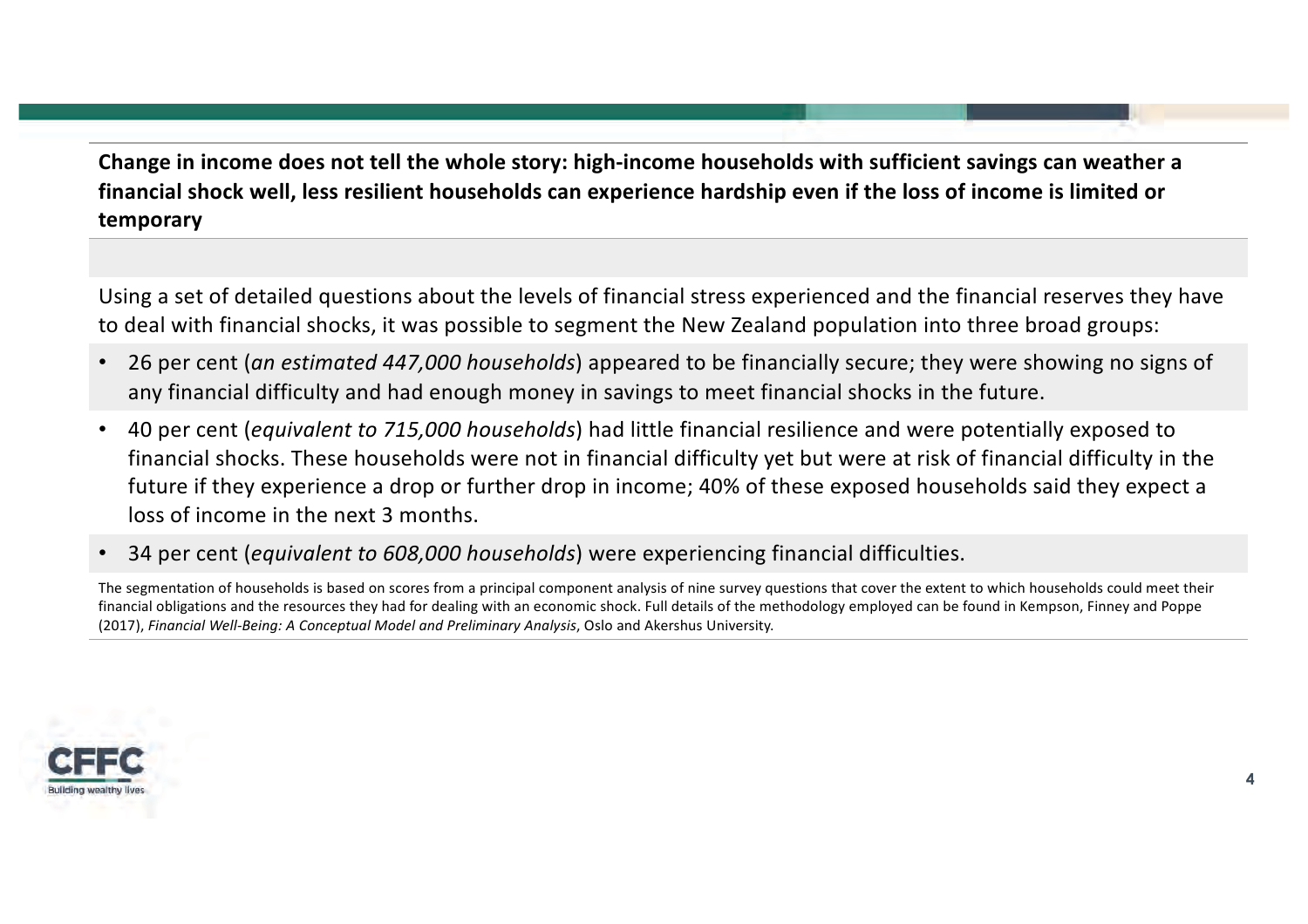#### **International comparison with countries for which data are available at this time (UK and Norway)**

Factors affecting the New Zealand outcome:

- low levels of household savings before the crisis (low financial resilience)
- low social welfare benefits
- tourism and international education provided many jobs and a substantial part of GDP
- high levels of insecure employment\*

\* Defined as: casual, online platform (Uber), selfemployed, temporary contract, labour hire agency



 $S$ ecure **Exposed** In difficulty



26%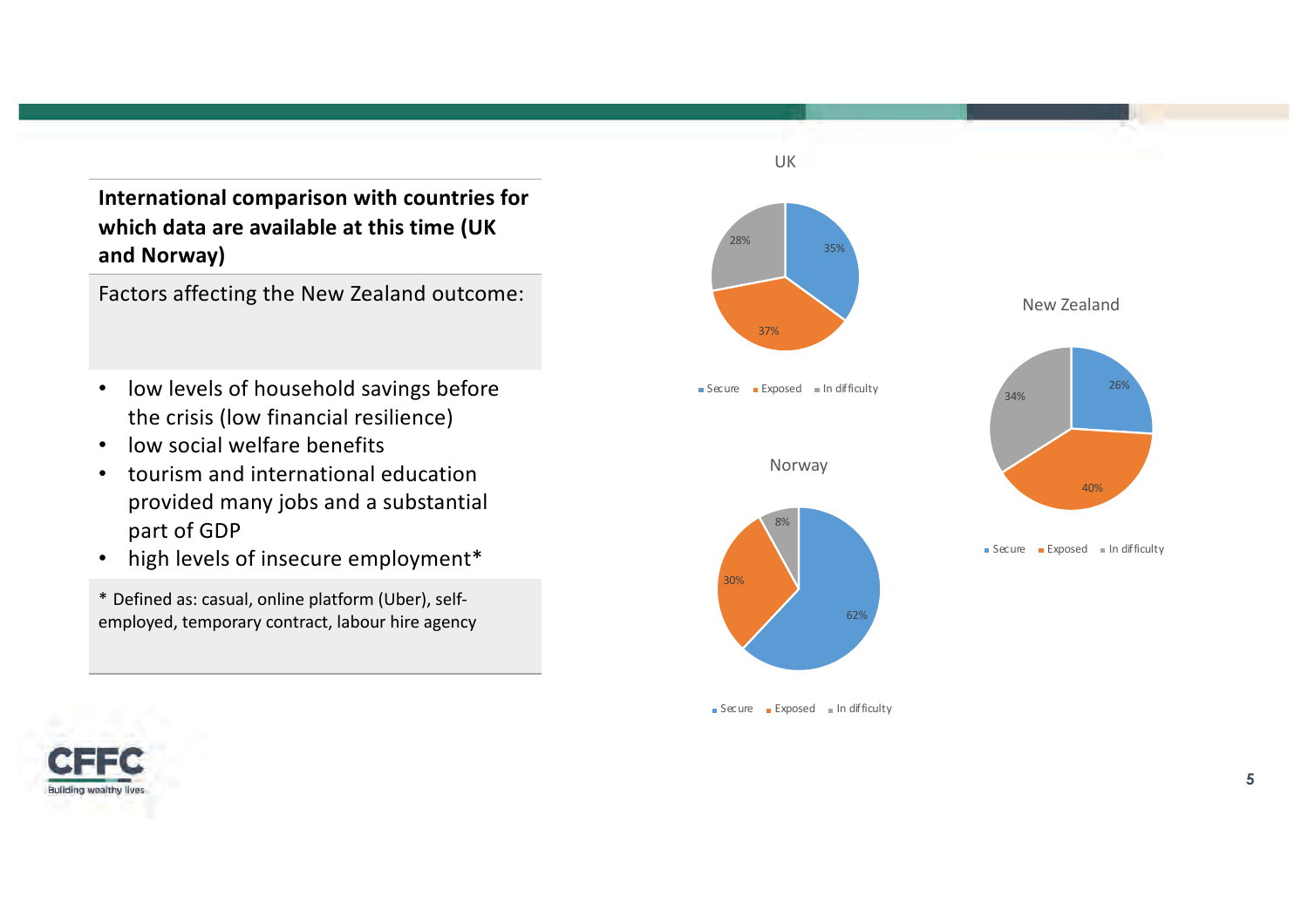#### **Financially secure households (we will not go into much detail) – 26% of households**

They still have jobs: one in four (27 per cent) had lost income as a result of the COVID-19 crisis, but this was mostly due to a fall in earnings rather than job loss or the loss of all self-employed income.

They have savings to tide them over: almost all had more than one month's income in February in savings, and more than half had more than 12 months' income in February in savings

• Almost all said they could cope more than 3 months without borrowing if income were to fall by a third or more

All paid bills without any difficulty (99%)

Demographic profile: European, Own house with no mortgage, Aged 50 and over, Couples with no dependent children, Professional, Scientific and Technical Services; Public Administration and Safety; Education and Training; Health care and social assistance; Retirees\*

\*This is a list of characteristics that are over-represented in this group of households; it does not mean all households in this group have these characteristics

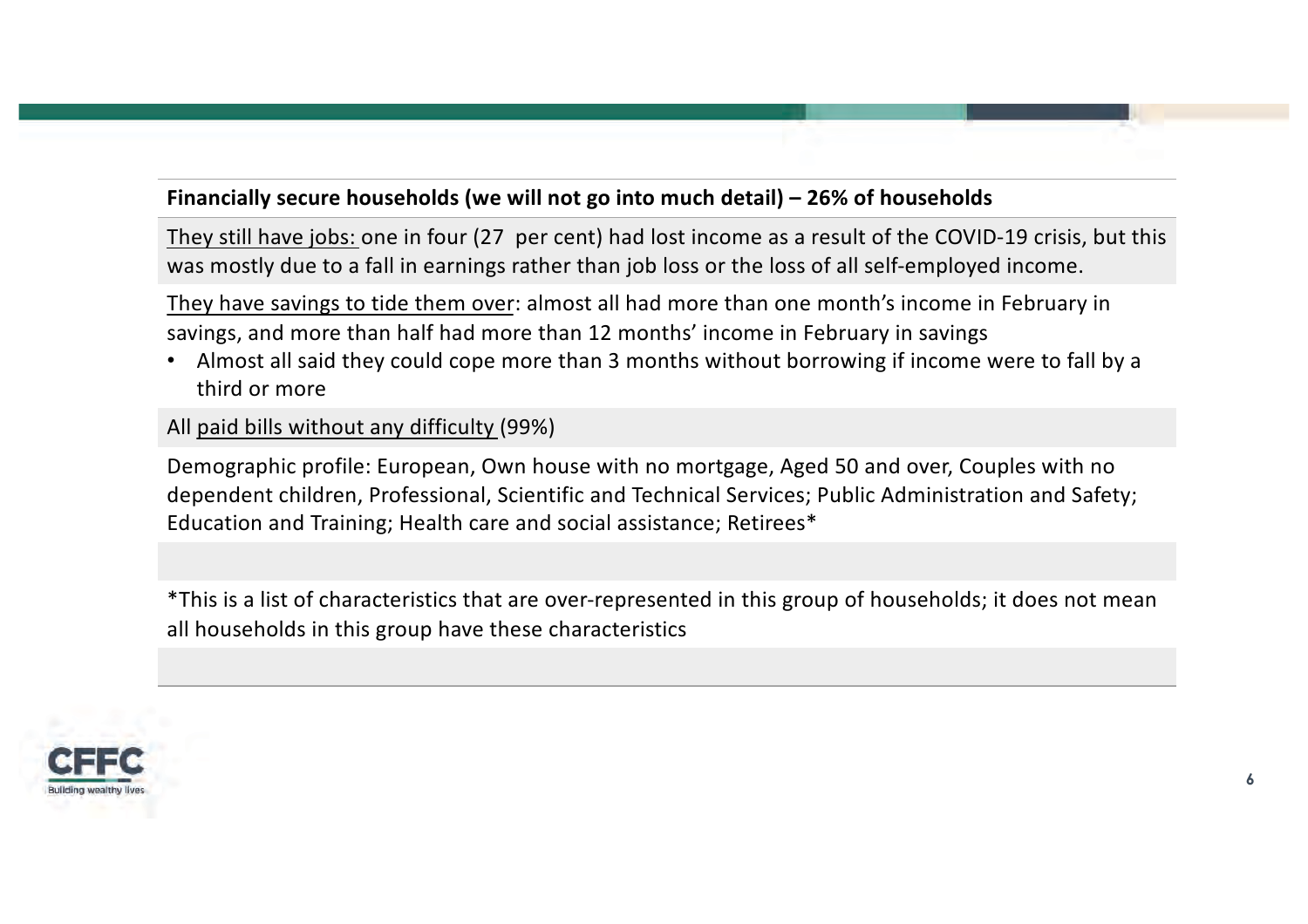**Households in financial difficulty (34%)**

Struggle to pay bills is their defining characteristic

- Almost all of them said that it was a struggle to pay bills and meet other commitments
- More than half (52 per cent) admitted to owing money in missed payments on household bills or credit commitments; 17 per cent are in arrears on rent or mortgage payments; 36 per cent are in arrears on unsecured credit or car finance.

This group was the most affected by job and income losses: 51 per cent of these households reported a drop in income or loss of income; for 23 per cent this drop was substantial (more than one third).

Very few had savings to fall back on: eight in ten (79 per cent) said that they currently had no savings at all to draw on or that the amount they had in savings was the equivalent of less than their household income had been in February.

Borrowing money to get by: half (49 per cent) had borrowed money to buy food and other essentials over the last 4 weeks.

Demographic profile: Māori (22 per cent of this group); Pacific Peoples; Aged 35 to 54; Renting (50 per cent); Single or Single with dependent children; Casual workers and other forms of insecure employment (1 in 5 of these households relied mainly on exclusively on income from insecure employment); Construction; Accommodation and Food services; Transport, Postal and Warehousing; Agriculture, Forestry and Fishing; Other services ; Beneficiaries

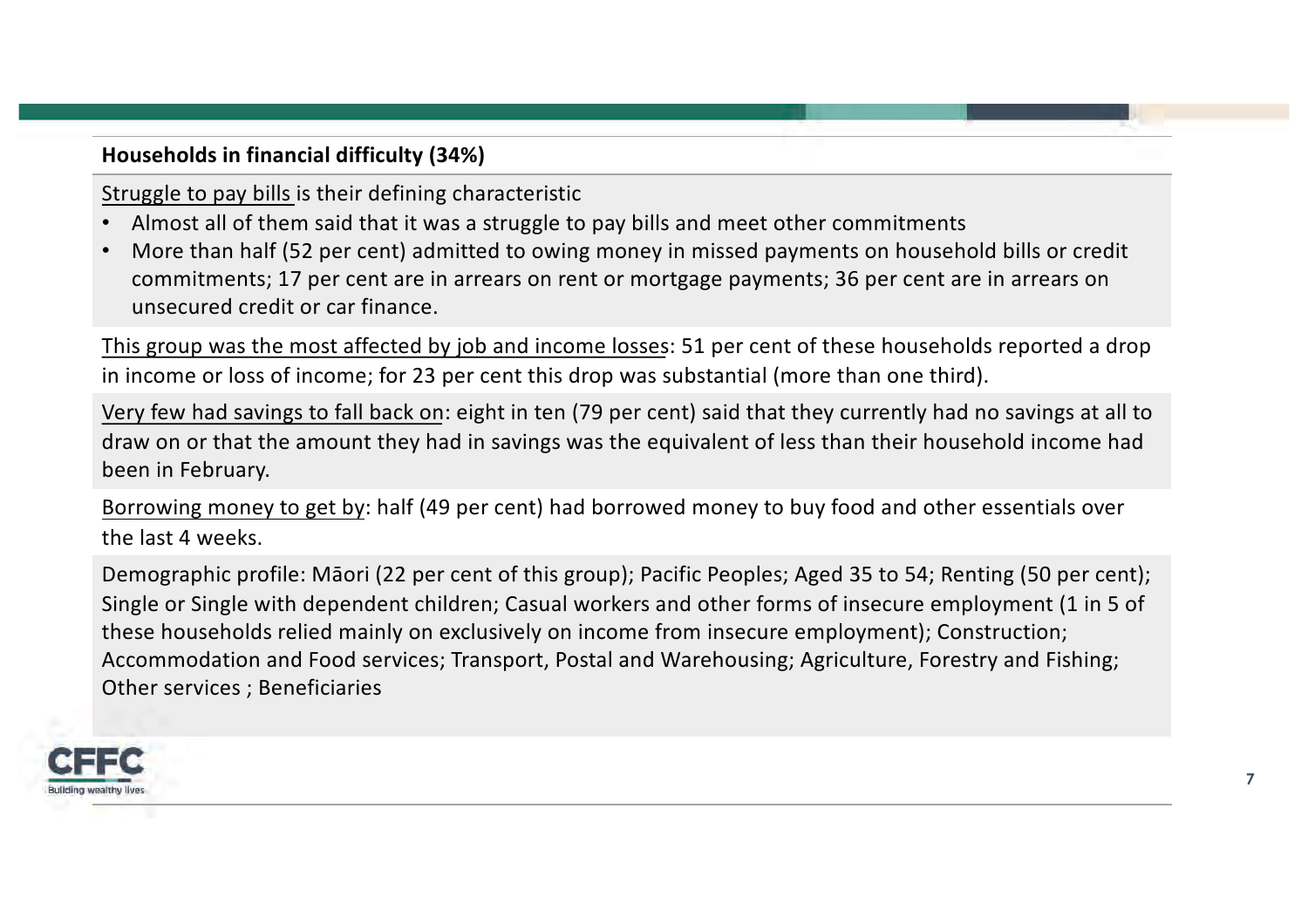#### **Households in financial difficulty (34%) ctnd.**

They are pessimistic about the future and feeling anxious, with 48 per cent expecting a further drop in income in the next 3 months.

They are using a range of options to replace income:

- 24 per cent have applied to Work and Income for support since the crisis started, and a further 23 per cent plan to apply in the near future.
- 23 per cent plan to apply for KiwiSaver hardship withdrawal (3 per cent have already applied)
- 14 per cent planned to take out new loans to cover expenses (and 4 per cent have already done so)
- 9 per cent sought advice from budgeting services and 2 per cent called the MoneyTalks helpline
- 30 per cent have contacted their creditors to make new arrangements; 28 per cent of those who contacted their creditors were turned down by at least one of the creditors

*Questions for now:*

*How can we help them access financial guidance in greater numbers?* 

*How can we stop them from using high interest loans?*

*How can we protect them from eviction after the current protection is over?*

*How can we help them to negotiate with creditors?*

*Impact on children/child poverty?*

*Many worked in industries that are not going to recover soon - how to help them recover their incomes?*

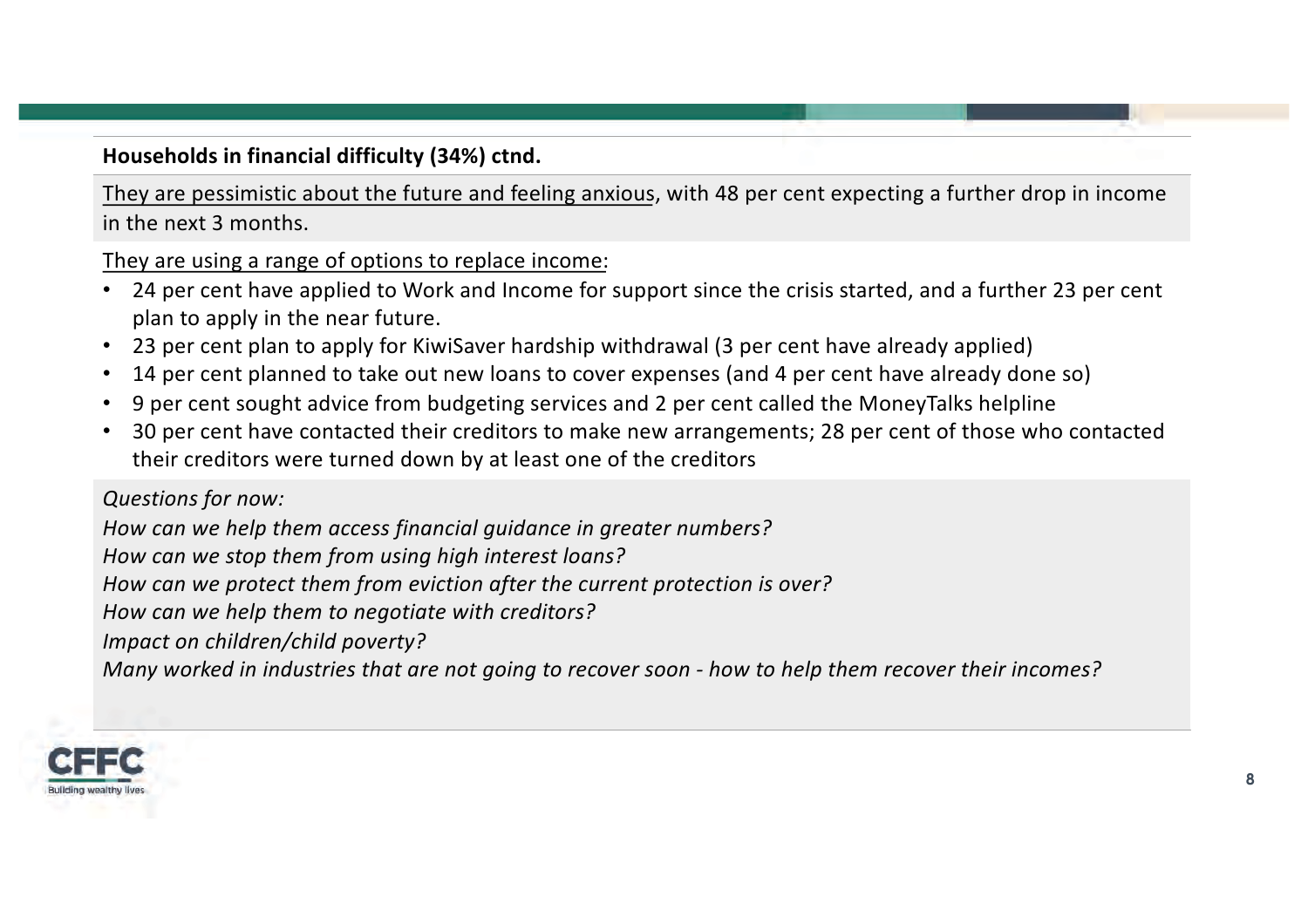#### **Households in financial difficulty (34%) ctnd.**

Questions for later:

*Many households in New Zealand have no savings – how can we improve the resilience of New Zealand households to financial shocks in the future?*

*Insecure forms of work seem to be concentrated among ethnic minorities, low-income industries and households with low financial resilience – do we need to review the rules to protect these households better?* 

Other comments:

For many, their hardship predates the covid-19 crisis so financial difficulty is not new to them - many are familiar with help that is available from WINZ and charities. They are not ashamed to ask for help. Many have developed coping strategies for dealing with financial difficulty. However, this segment also includes some of the "new poor" for whom hardship is recent and who might need a more proactive outreach; ethnic minority households relying on insecure work seem fall in this category.

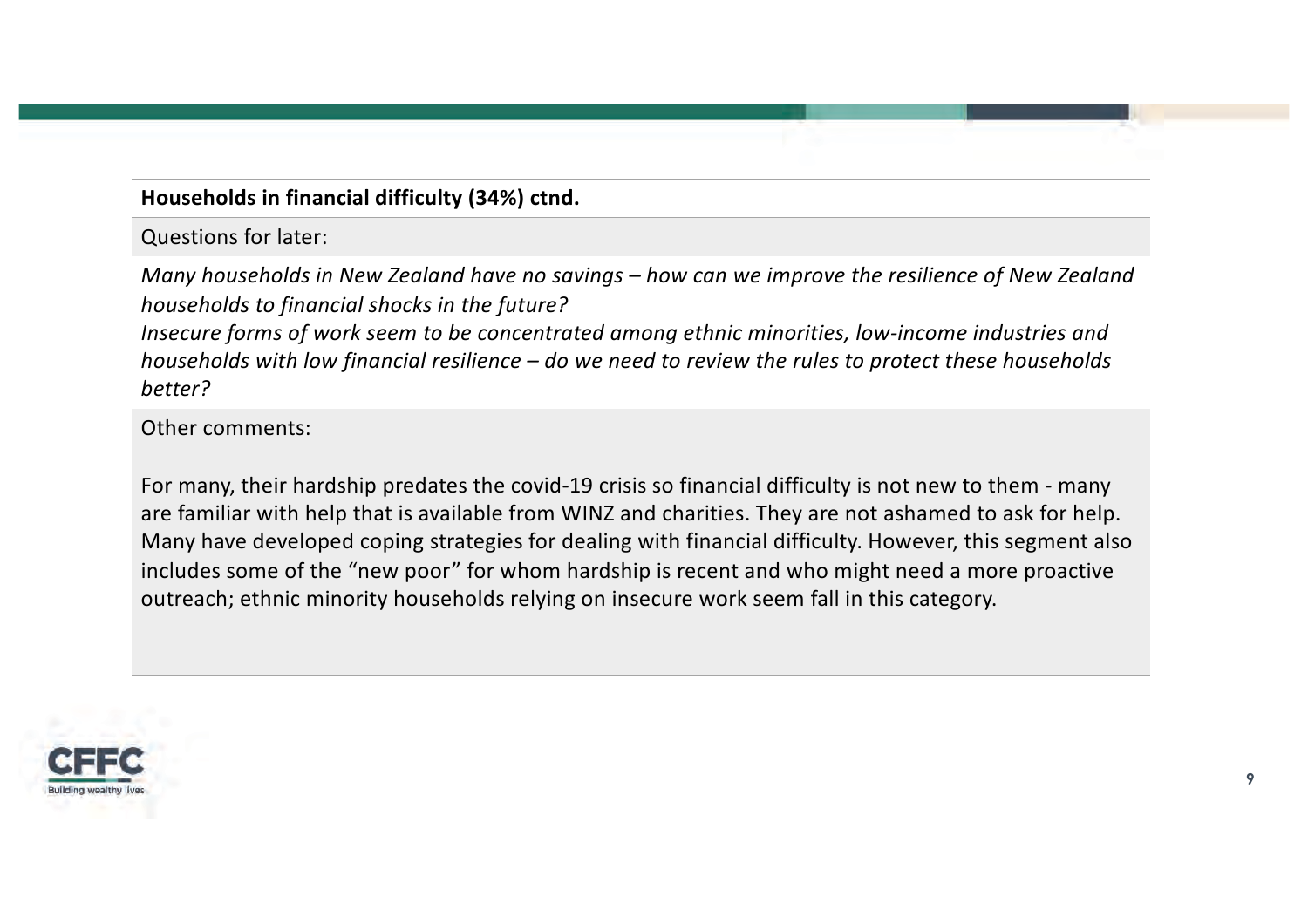#### **Households that are exposed (40% - the largest group)**

Not facing financial hardship yet but have low level of financial resilience and face potential exposure to financial difficulties in the coming months: average to good earning pre-covid, have mortgages and consumer debt, limited savings

Only half (51 per cent) could cope more than 3 months without borrowing if their income were to fall by a third or more.

Although their finances were not as stretched as the previous two groups, almost half (47 per cent) said that they struggled to pay bills from time to time

Out of those who have a mortgage (43 per cent of households in this group), approximately 1 in 9 (12 per cent) applied for a mortgage holiday (5 per cent of all households in the exposed segment).

Demographics: aged 18-34 years; Couples with children at home; Own house with a mortgage (43 per cent) or renting (32 per cent); Asians (14 per cent of this group); highest employment rate pre-covid (78 per cent employed, self-employed or business owner); Retail trade; Construction; Financial and Insurance services; Administrative and Support services; Arts and recreation services

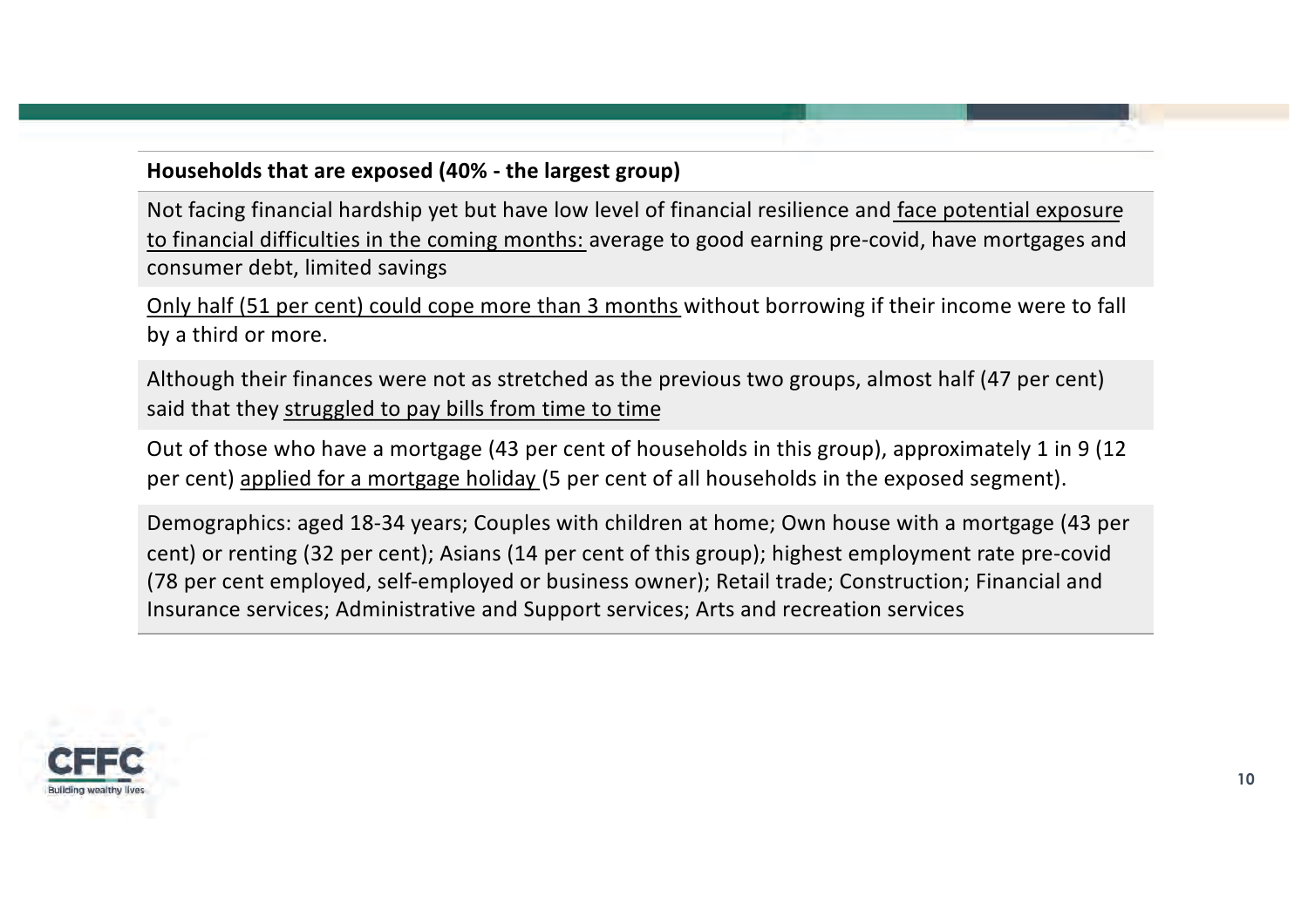**Households that are exposed (40%) – ctnd.**

With 4 in ten (40 per cent) anticipating loss of some or all income in the next three months, it is estimated that up to one in 4 (*25 per cent, 179,000 households*) from this group could slide into financial difficulty in the next few months.

- 27 per cent have already lost less than one third of their income due to the covid crisis and a further 9 per cent lost more than one third of their income.
- 31 per cent already dipped into their savings in the last 4 weeks to make ends meet

Wage subsidy is reaching them; this segment reports the highest utilisation of wage subsidy (46 per cent of households). *What happens after the wage subsidy runs out?*

First signs of hardship: 1 in 5 (19 per cent) are in arrears on at least one bill or financial commitment 13 per cent have contacted creditors, with better outcomes than the previous segment 10 percent plan to apply for KiwiSaver hardship withdrawal and 3 per cent already applied 8 per cent applied to WINZ for help Not many utilise free financial guidance (shame / lack of familiarity with what is available?)

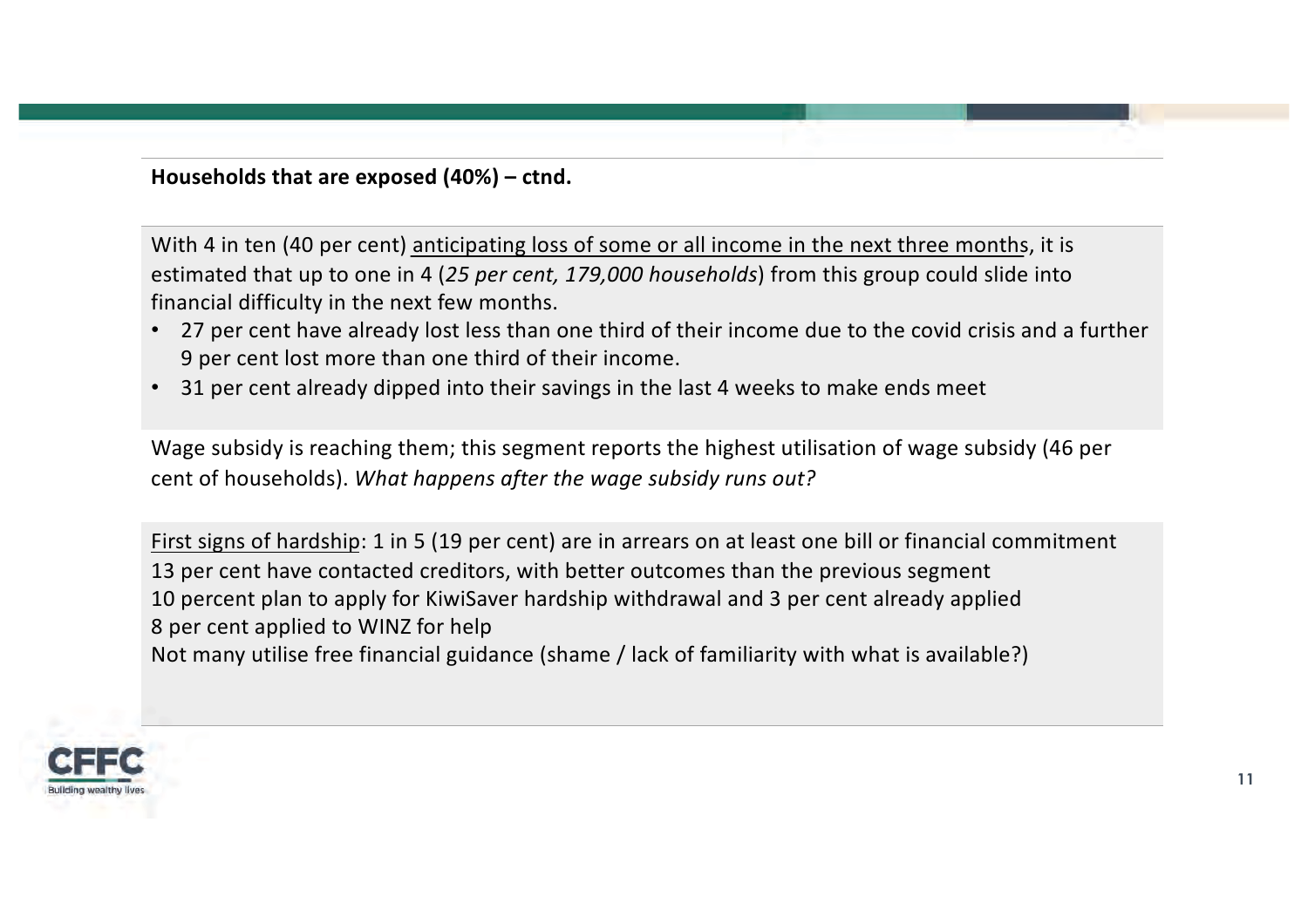#### **Households that are exposed (40%) – ctnd.**

Questions for now:

*What after the wage subsidy?*

*"New poor" not used to asking for help – how to proactively reach out to them with guidance? E.g. can we require all who apply for a mortgage holiday to get in touch with budgeting / financial mentoring services?*

*How to help them get rid of the financial commitments they can no longer uphold and lower their consumption which was often high pre-covid?*

*Conditions of receiving welfare benefits exclude many of them (household income, assets) yet many start struggling – do we need to review who is eligible for help?*

Questions for later:

*Young and upwardly mobile pre-covid – the crisis can cripple their whole financial plan for life – how do we help them bounce back?*

*What happens to their retirement, especially if they withdraw their KiwiSaver?*

What will happen to this group will play a defining role for post-covid New Zealand.

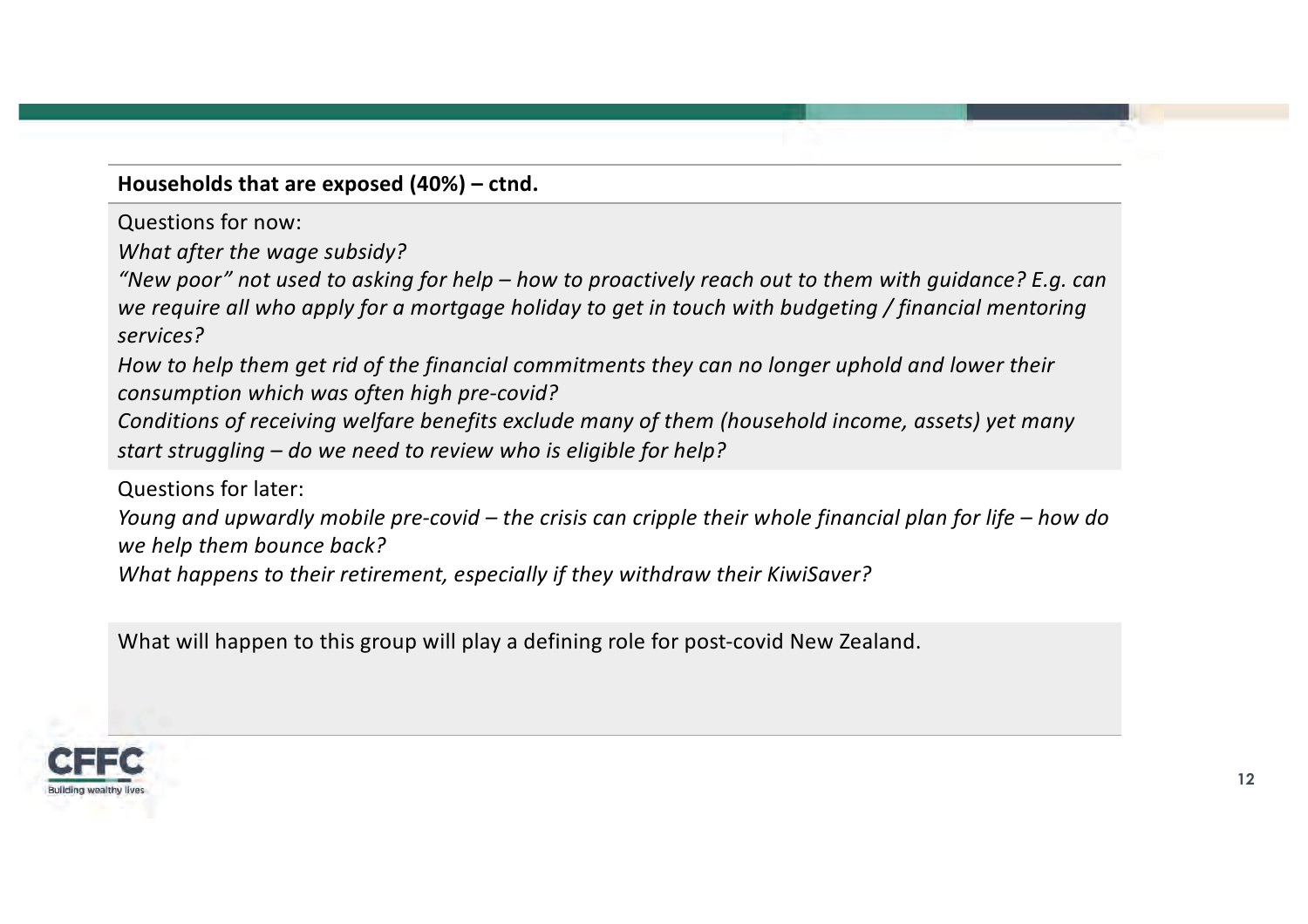| Segment                                                  | In difficulty                                                                                                                               | <b>Exposed</b>                                                                                                                                                   | <b>Secure</b>                                                                                                                                                              |
|----------------------------------------------------------|---------------------------------------------------------------------------------------------------------------------------------------------|------------------------------------------------------------------------------------------------------------------------------------------------------------------|----------------------------------------------------------------------------------------------------------------------------------------------------------------------------|
| <b>Defining characteristic</b>                           | Struggling to pay bills                                                                                                                     | Low savings, high<br>commitments                                                                                                                                 | High savings, secure incomes                                                                                                                                               |
| <b>Predominant housing type</b>                          | Renting                                                                                                                                     | Own with mortgage                                                                                                                                                | Own with no mortgage                                                                                                                                                       |
| <b>Predominant family type</b>                           | Single, single with dependent<br>child(ren)                                                                                                 | Couple with dependent<br>child(ren)                                                                                                                              | Couple with no dependent<br>children                                                                                                                                       |
| <b>Connection to labour</b><br>market pre-crisis         | Weak – high percentage of<br>beneficiaries, stay at home parents<br>and casual/ insecure workers                                            | Strong - high levels of<br>employment                                                                                                                            | Medium (because of high<br>percentage of retired people in<br>this group; for those aged less<br>than 65, high levels of<br>employment)                                    |
| Overrepresented<br>industries worked in<br>before crisis | Construction<br>Accommodation and Food services<br>Transport, Postal and Warehousing<br>Agriculture, Forestry and Fishing<br>Other services | Retail trade<br>Construction<br><b>Financial and Insurance</b><br>services<br>Administrative and Support<br>services<br>Arts and recreation services<br>Media/IT | Professional, Scientific and<br><b>Technical Services</b><br><b>Public Administration and Safety</b><br><b>Education and Training</b><br>Health care and social assistance |

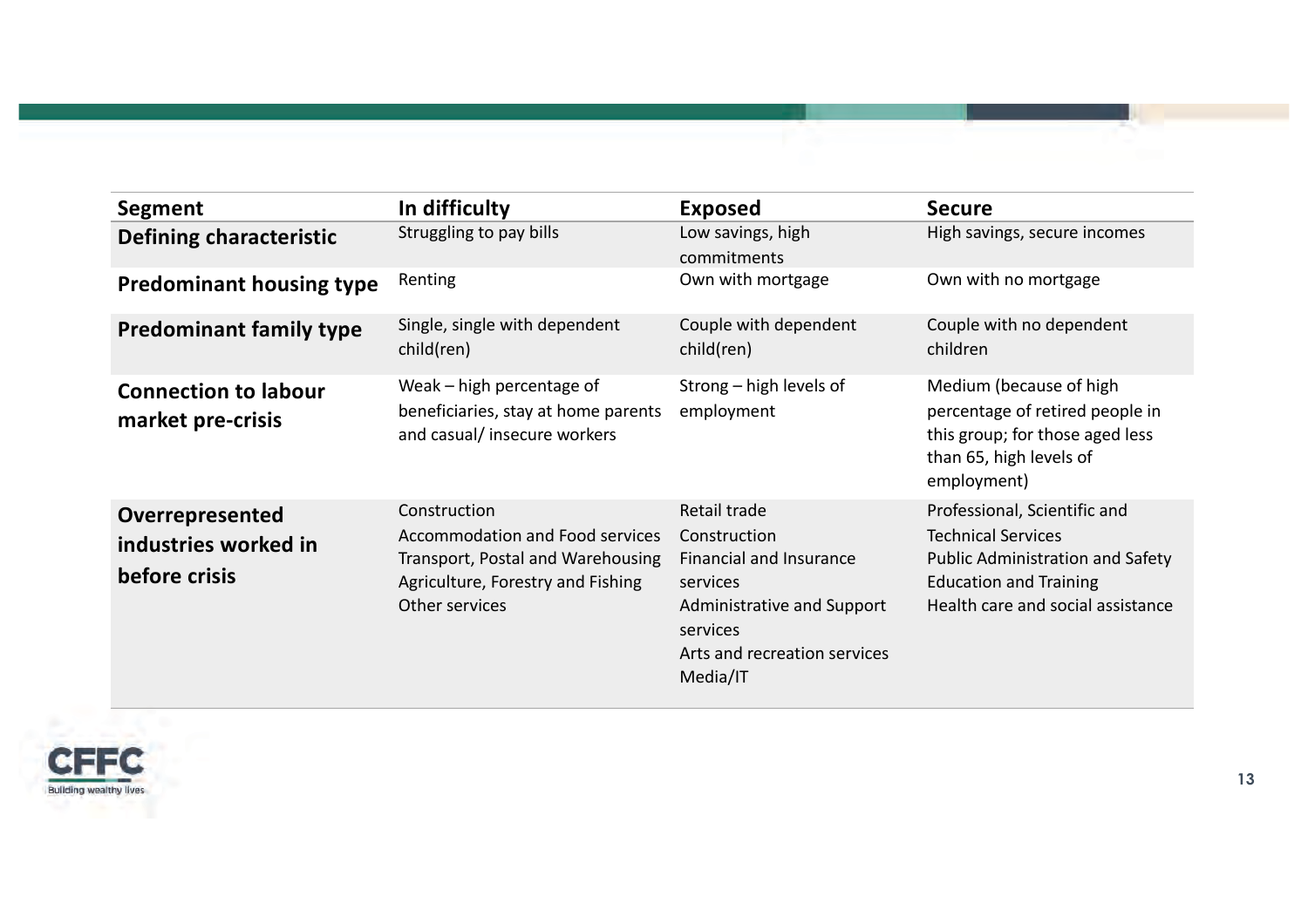# **Māori and Pacific Peoples worst affected**



- Low savings and low incomes
- Low home ownership
- High prevalence of insecure work
- Young population
- Turning to borrowing money at high interest rates to make ends meet puts these households at risk of further worsening their situation.
- One in 5 have missed a credit card repayment, and 7% of Māori and 5% of Pacific Peoples households reported that they owe money due to missed payments on a payday lender loan.



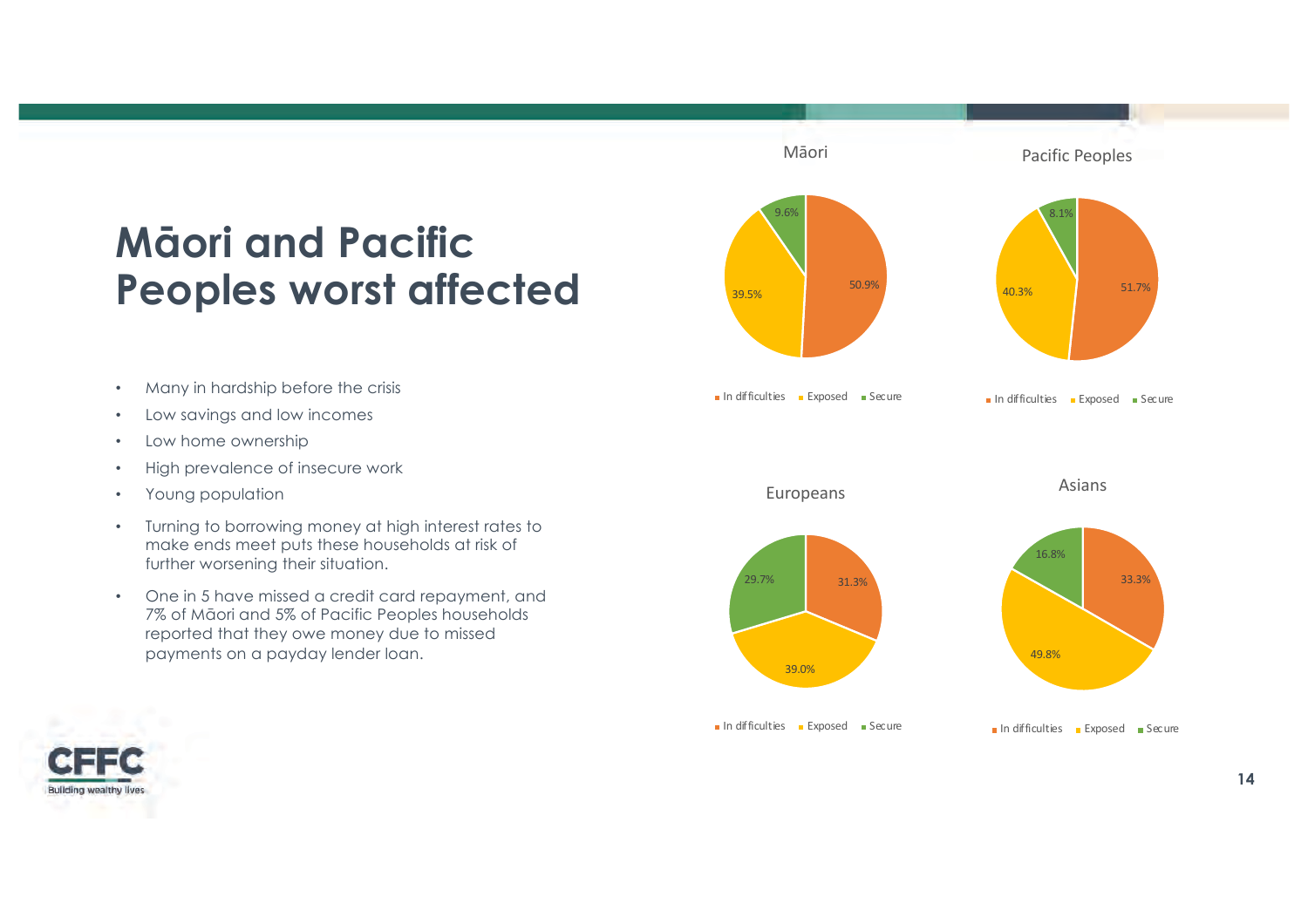# **Young people most exposed, least secure**

- At risk of sliding into hardship
- Likely to have insecure work in most affected industries
- 35-50 age group have a higher % of secure households but also higher % of households in difficulty
- 65+ best off

**Building wealthy lives** 

- NZ Super
- High mortgage-free home ownership

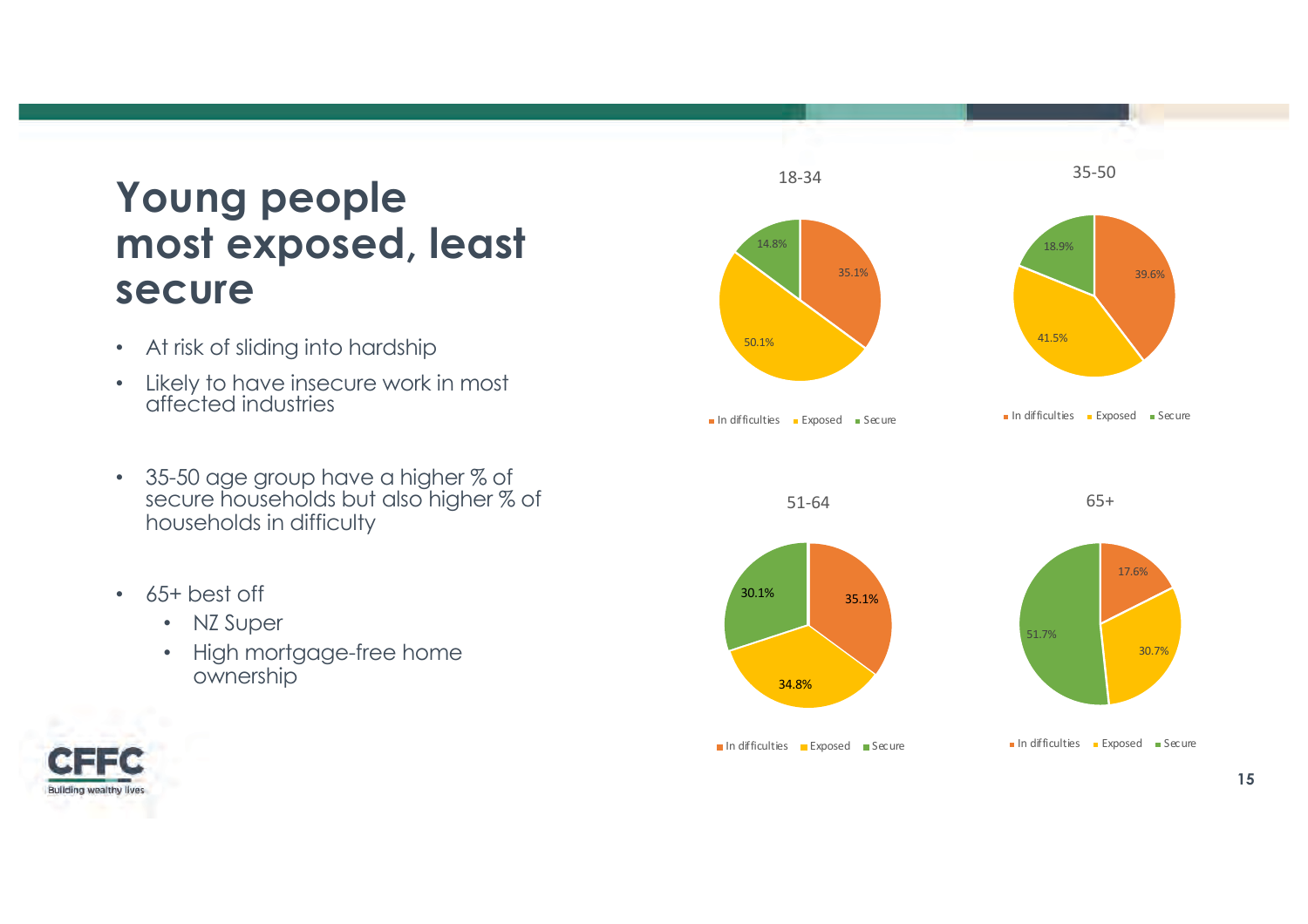#### **Housing is correlated with financial wellbeing at all ages**

However, in the pre-retirement group (51-64) the gap in financial wellbeing between owners and renters is the widest

| <b>Housing tenure</b> | I live in my own home with a | I live in my own home without a | I live in a rented home/flat |
|-----------------------|------------------------------|---------------------------------|------------------------------|
|                       | mortgage                     | mortgage/freehold               |                              |
| In difficulties       | 32.1%                        | 12.1%                           | 50.8%                        |
| <b>Exposed</b>        | 48.4%                        | 30.4%                           | 37.9%                        |
| <b>Secure</b>         | 19.6%                        | 57.5%                           | 11.4%                        |

| Age and housing tenure | Age 51-64 own home with a | Age 51-64 own home with no mortgage | Age 51-64 renting |
|------------------------|---------------------------|-------------------------------------|-------------------|
|                        | mortgage                  |                                     |                   |
| In difficulties        | 37%                       | 13%                                 | 63%               |
| <b>Exposed</b>         | 43%                       | 31%                                 | 28%               |
| <b>Secure</b>          | 20%                       | 56%                                 | 9%                |

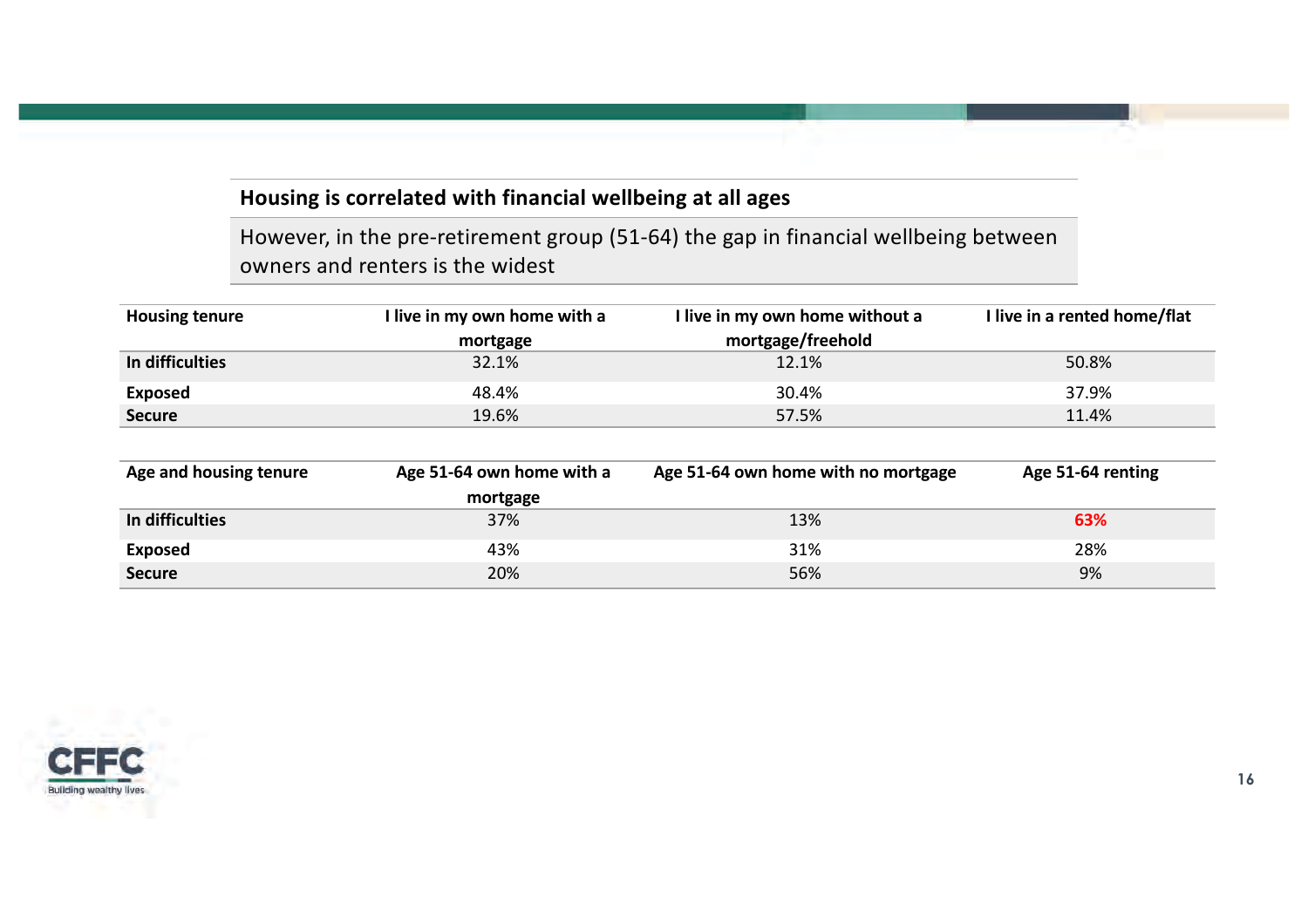#### **Households with dependent children more likely to be in difficulty**

| Age of dependent children<br>(Households with children in different age<br>groups were counted in each respective<br>category.) | 0-4 years | 5-12 years | 13-17 years | no children under 18 |
|---------------------------------------------------------------------------------------------------------------------------------|-----------|------------|-------------|----------------------|
| In difficulties                                                                                                                 | 45%       | 39%        | 43%         | 31%                  |
| <b>Exposed</b>                                                                                                                  | 43%       | 44%        | 40%         | 38%                  |
| <b>Secure</b>                                                                                                                   | 12%       | 17%        | 17%         | 31%                  |

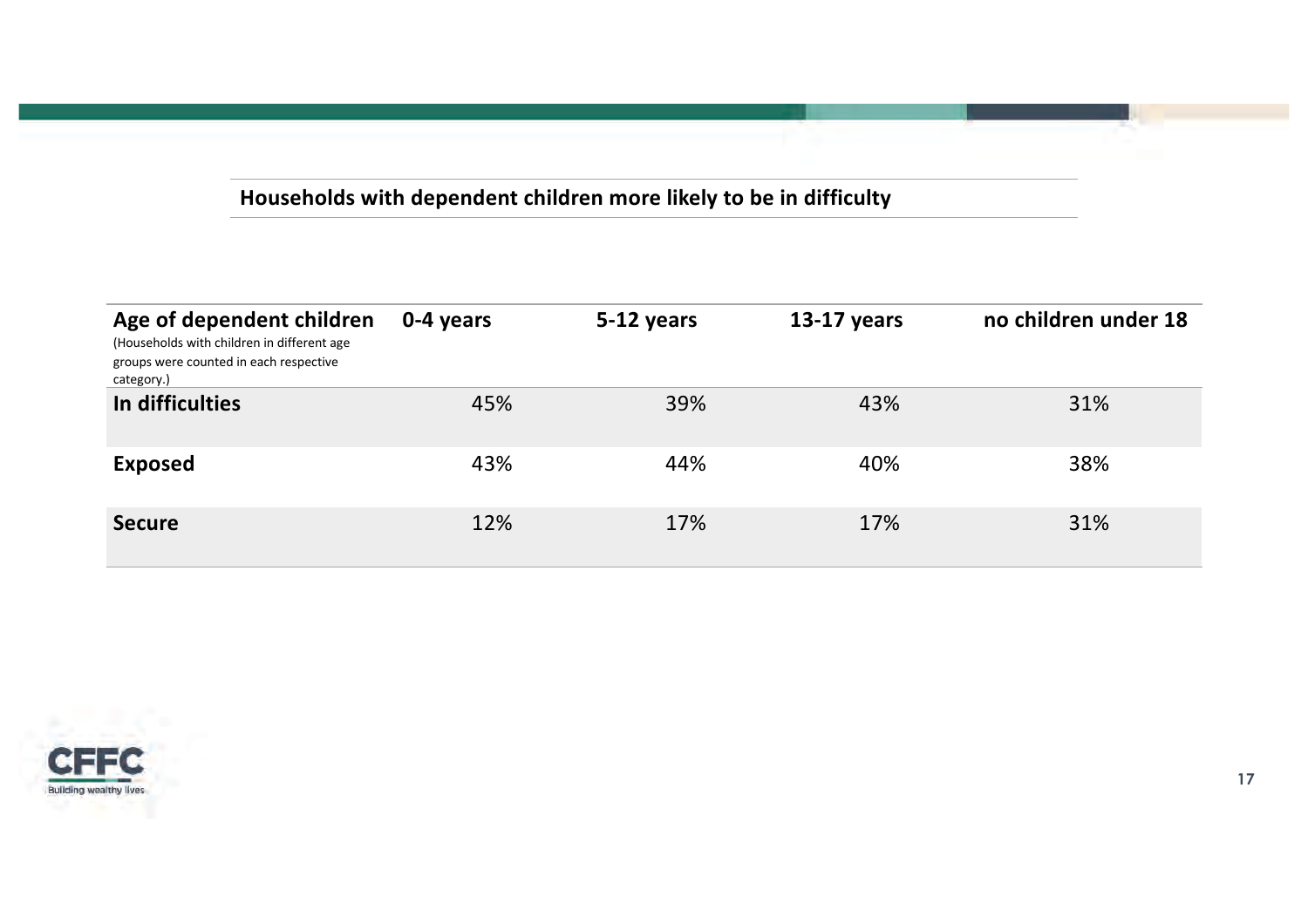## **1 in 10 households have missed a rent or mortgage payment.**

- This differs by region
- Auckland is most affected
- In some regions, renters are experiencing difficulty but mortgage holders are doing okay for now
- Several factors account for the differences, from dependence of the region on tourism/students to the demographics of the population



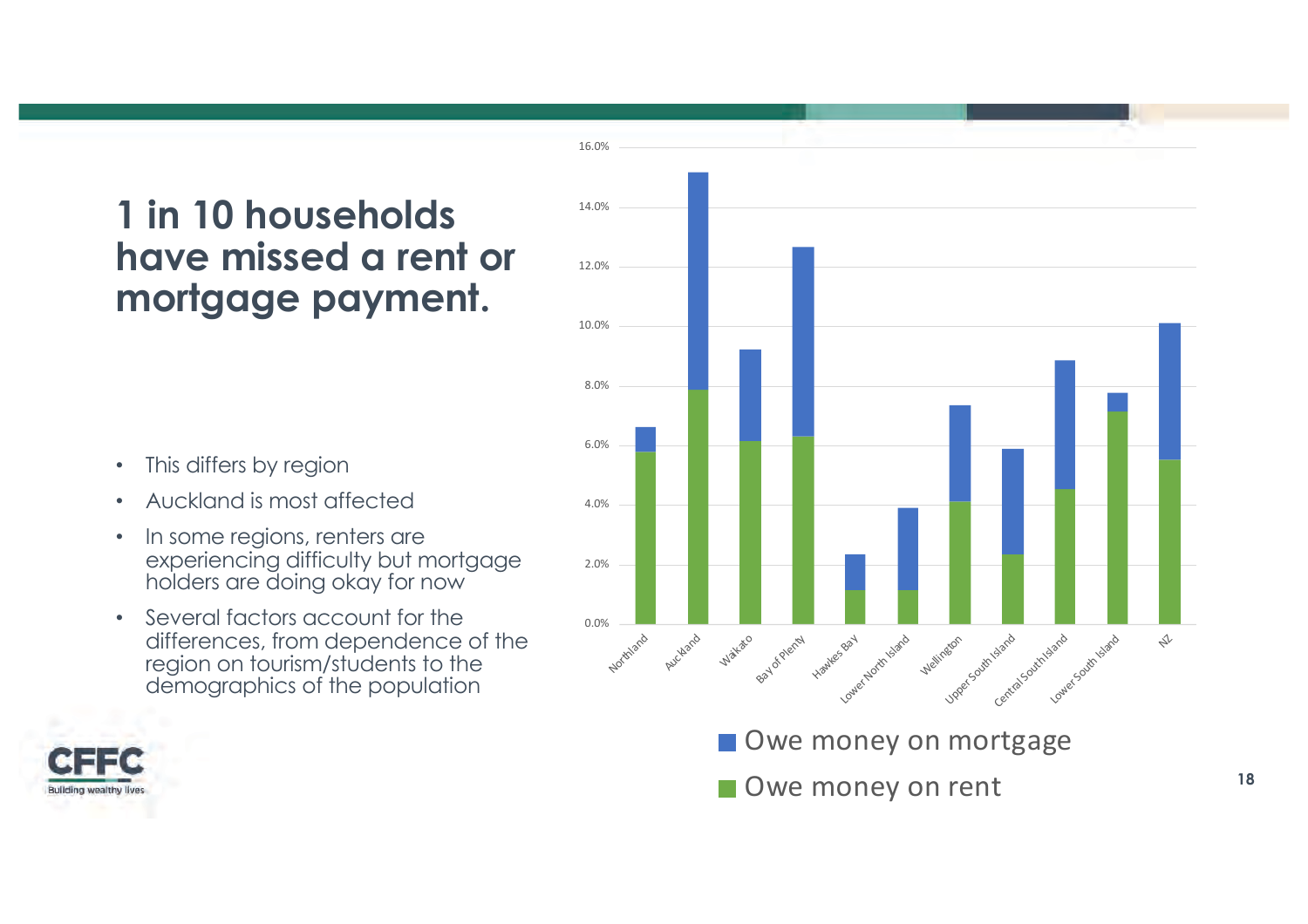#### **Insecure workers have been disproportionately affected**

|                                          | Respondent or partner in<br>insecure work | Respondent or partner<br>not in insecure work |
|------------------------------------------|-------------------------------------------|-----------------------------------------------|
| Income fallen by more than a third       | 25%                                       | 9%                                            |
| Income stayed stable                     | 37%                                       | 59%                                           |
| Missed at least bill or loan payment 28% |                                           | 11%                                           |

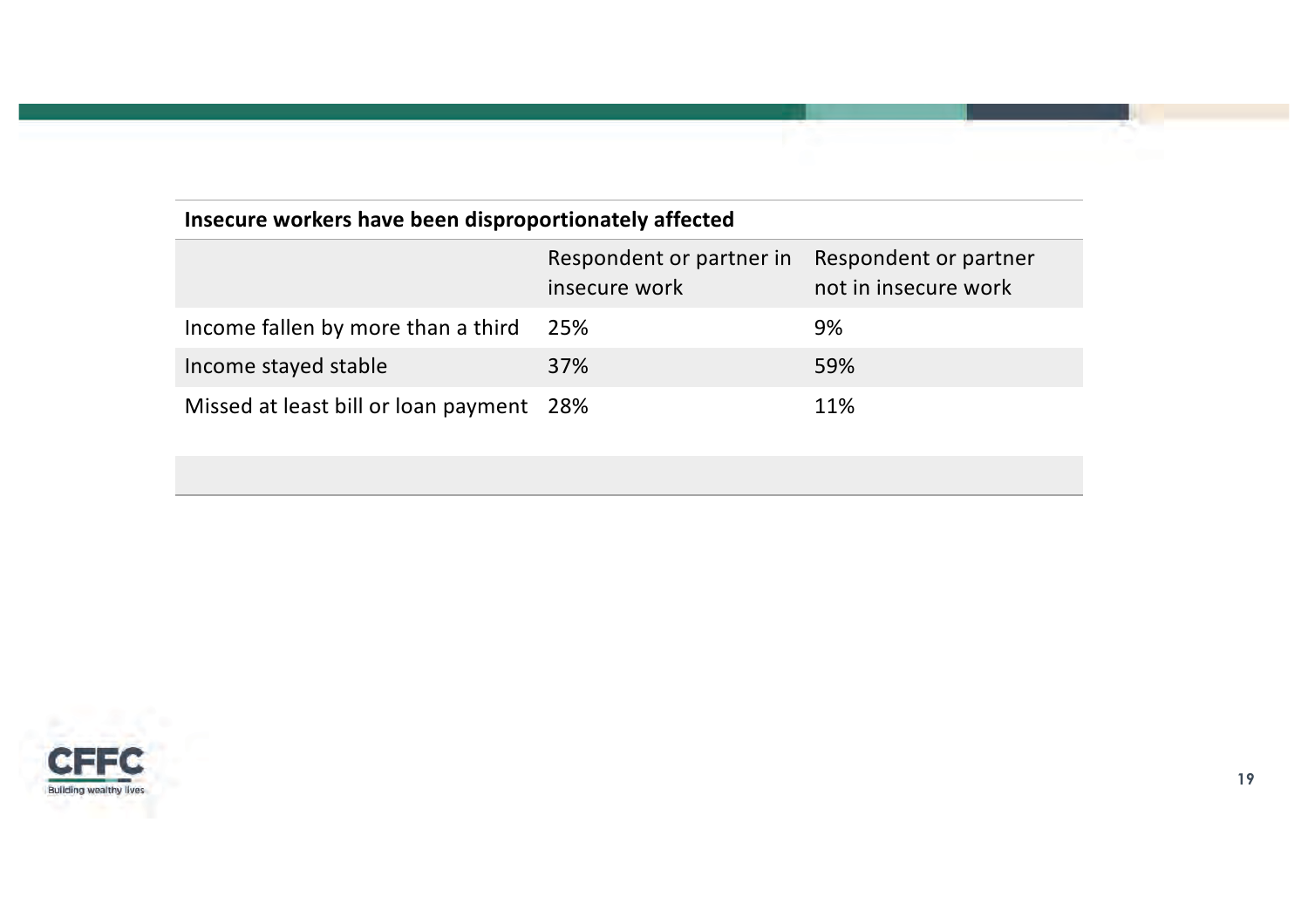| Respondent                                | % of households where the respondent<br>or their partner were in insecure work |
|-------------------------------------------|--------------------------------------------------------------------------------|
| All                                       | 31%                                                                            |
| Asian                                     | 43% (Chinese: 37%; Indian: 45%)                                                |
| Age 18-30                                 | 42%                                                                            |
| Industries worked in:                     |                                                                                |
| Construction                              | 56%                                                                            |
| Accommodation and food services           | 47%                                                                            |
| Rental, Hiring and real estate services   | 56%                                                                            |
| Arts and recreation services              | 53%                                                                            |
| Information, media and Telecommunications | 40%                                                                            |

*Comment: This table highlights the precarious situation of many migrants (the survey did not ask if respondent was born in New Zealand, but we can assume based on Statistics NZ data that many of the Chinese, Indians and other Asian respondents are migrants).* 

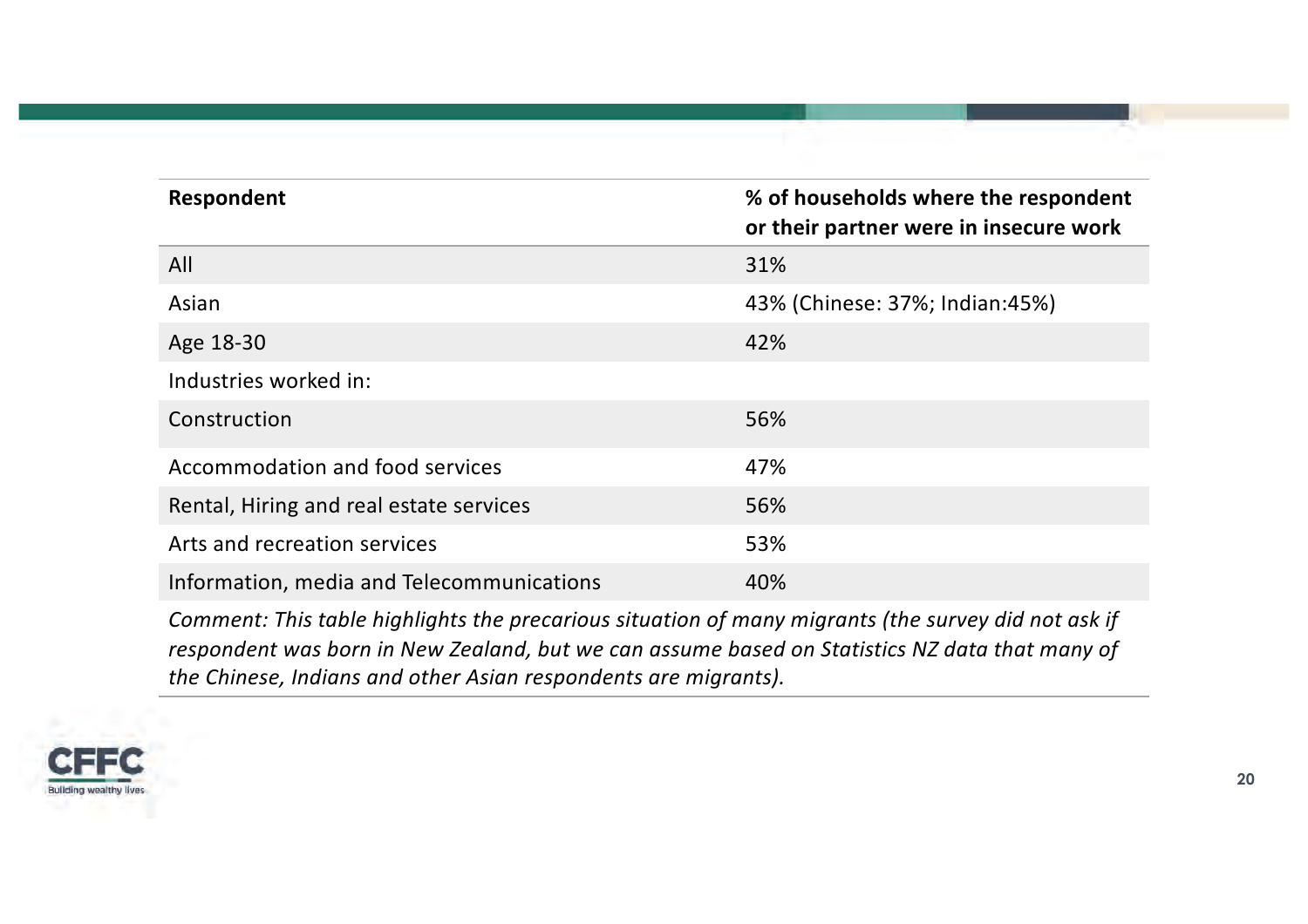#### **As a result of the covid-19 crisis, have you done, or considered doing any of the following? (shifting now to individual level data, not household data)**

|                                                                        | % who have<br>done it/ have<br>started the<br>process | % who are<br>considering<br>doing it | <b>Notes</b>                                                                                                         |
|------------------------------------------------------------------------|-------------------------------------------------------|--------------------------------------|----------------------------------------------------------------------------------------------------------------------|
| Withdrawing your KiwiSaver funds<br>(hardship withdrawal)              | 3%                                                    | 16%                                  | These are percentages of those in<br>KiwiSaver ( $n=2,424$ ); as % of adult<br>population, 2.5% and 13% respectively |
| Reducing or suspending your<br><b>KiwiSaver contributions</b>          | 7%                                                    | 15%                                  | percentages are of those in KiwiSaver                                                                                |
| Moving your KiwiSaver to a lower<br>risk fund                          | 7%                                                    | 11%                                  | percentages are of those in KiwiSaver                                                                                |
| Seeking free financial advice, for<br>example, from budgeting services | 5%                                                    | 12%                                  | Percentage of adult population                                                                                       |

*Comment: We can expect increasing pressure on KiwiSaver as a source of relief. The rules of access will be challenged, and policymakers will be faced with the question of what is the best balance between harm to future retirement income and current harm of debt/foreclosure* 

*Moving KiwiSaver to lower risk fund shows limited understanding of what KiwiSaver is*

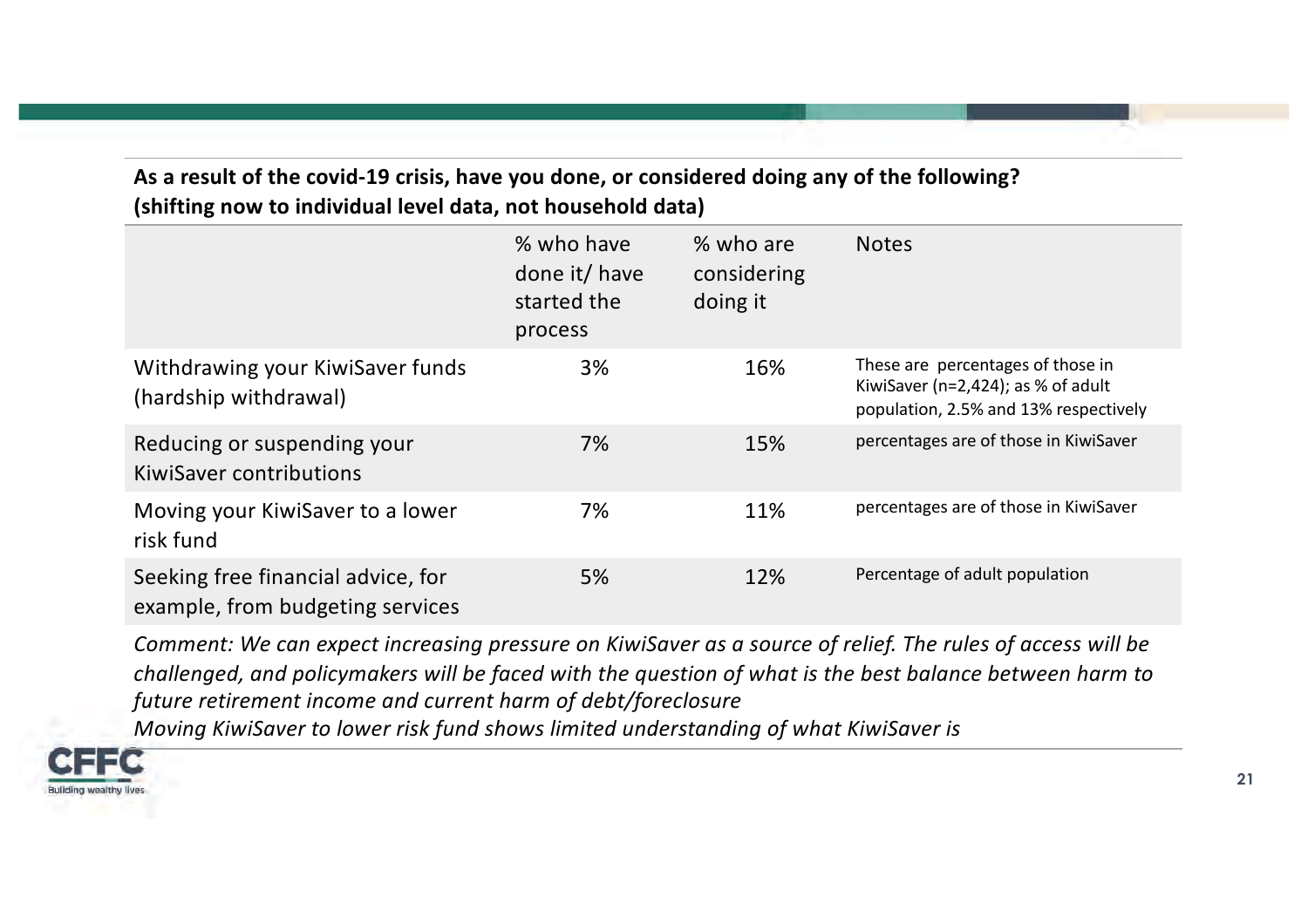#### **Groups with a high rate of considering a KiwiSaver hardship withdrawal (compared to 16% across all KiwiSaver members)**

| Māori                                                    | 30% considered hardship withdrawal |
|----------------------------------------------------------|------------------------------------|
| <b>Pacific Peoples</b>                                   | 29% considered hardship withdrawal |
| Renters                                                  | 22% considered hardship withdrawal |
| People who have missed at least one<br>loan/bill payment | 37% considered hardship withdrawal |

*Comment: Groups with a high percentage of considering hardship withdrawal are those who have, on average, low KiwiSaver balances. Even withdrawing all their allowed funds may not solve their current financial problems permanently. Counting on access to KiwiSaver funds and then being denied access may negatively affect trust in KiwiSaver and the willingness of entrants to the labour market to join* 

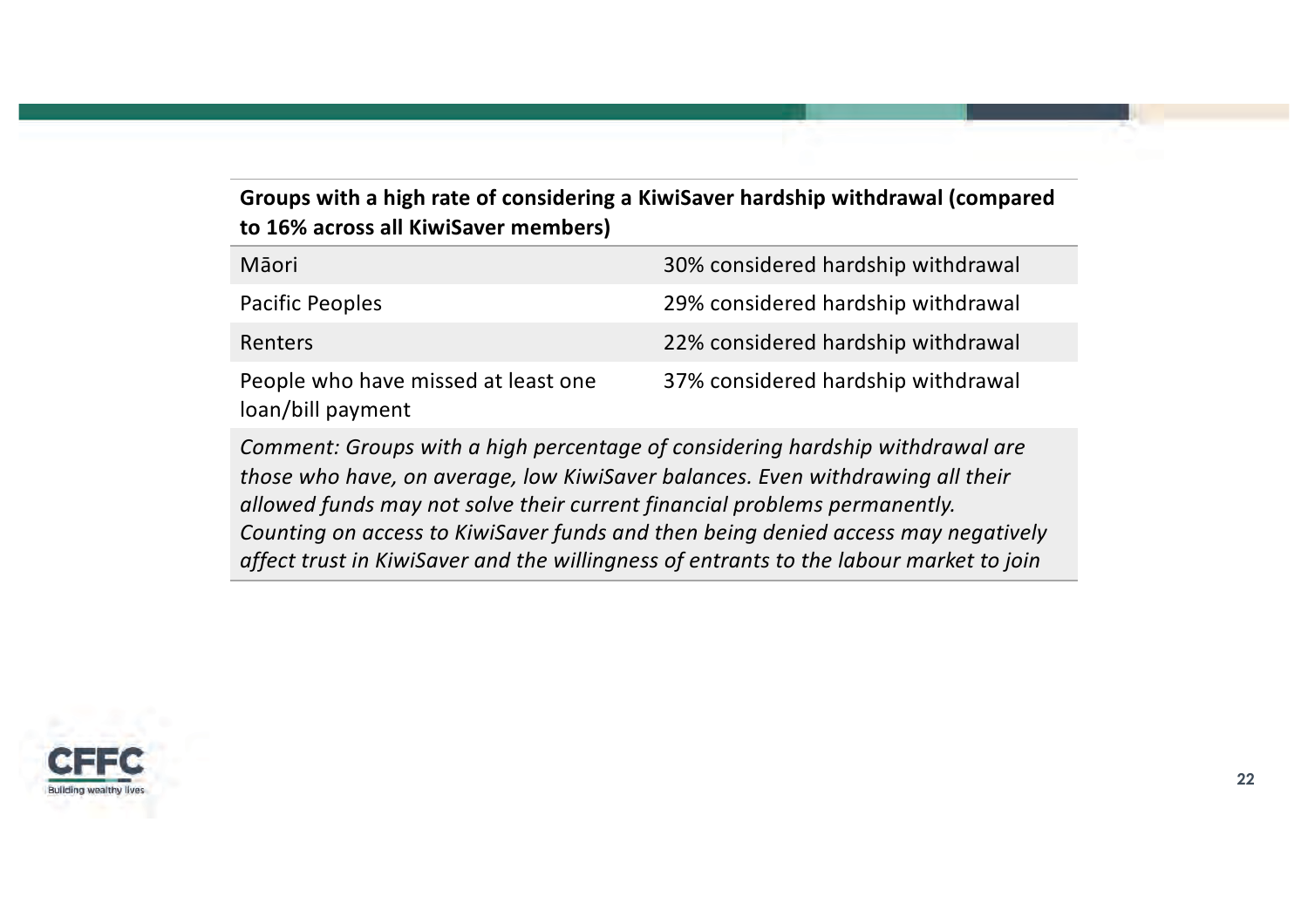#### **Gendered impacts: important to remember than on household level, the effects of individual income loss is often not limited just to the respondent, or to people who share the respondent's gender.**

Men were more affected by loss of income than women, because they were more likely than women to be employed before the covid-19 crisis and were also more likely to be self-employed, contractors or business owners – groups that suffered larger losses of income.

Women were overrepresented both in the most secure industries (health care, social assistance, education and training) and those most affected (retail and accommodation/food services).

In unpartnered households, women were doing worse than men.

|                 | Single male households | Single female households |
|-----------------|------------------------|--------------------------|
| In difficulties | 37.8%                  | 52.1%                    |
| <b>Exposed</b>  | 41.3%                  | 31.6%                    |
| <b>Secure</b>   | 20.9%                  | 16.3%                    |

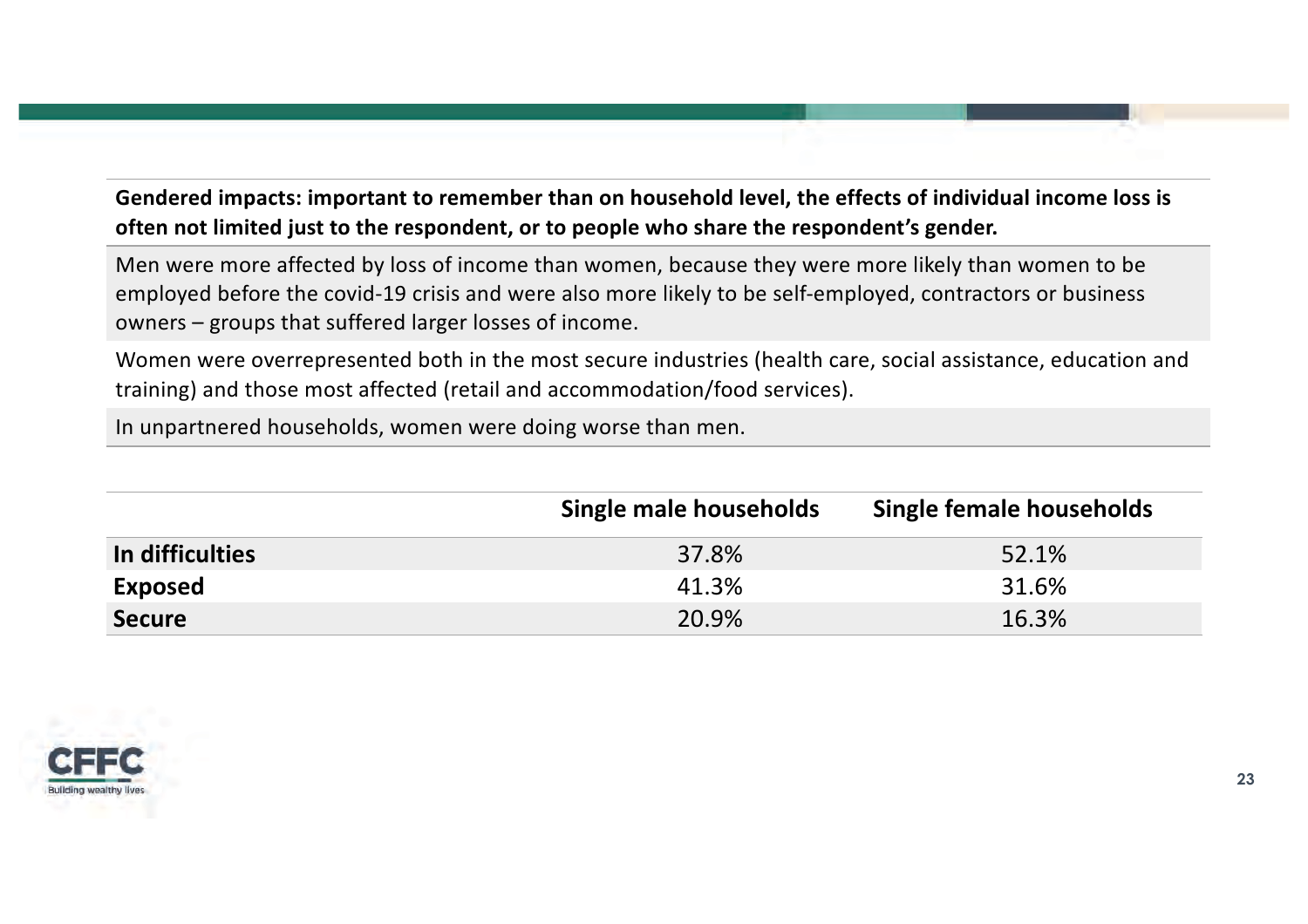**The survey was done in the last 2 weeks of level 4 lockdown, when many businesses stopped operating, and before the extension of the wage subsidy was announced – in many ways it is a snapshot of New Zealand at the most difficult moment**

Nonetheless, the lack of financial resilience that the survey exposed existed before the covid-19 crisis and going forward, improving the financial resilience of NZ households is an important challenge for us

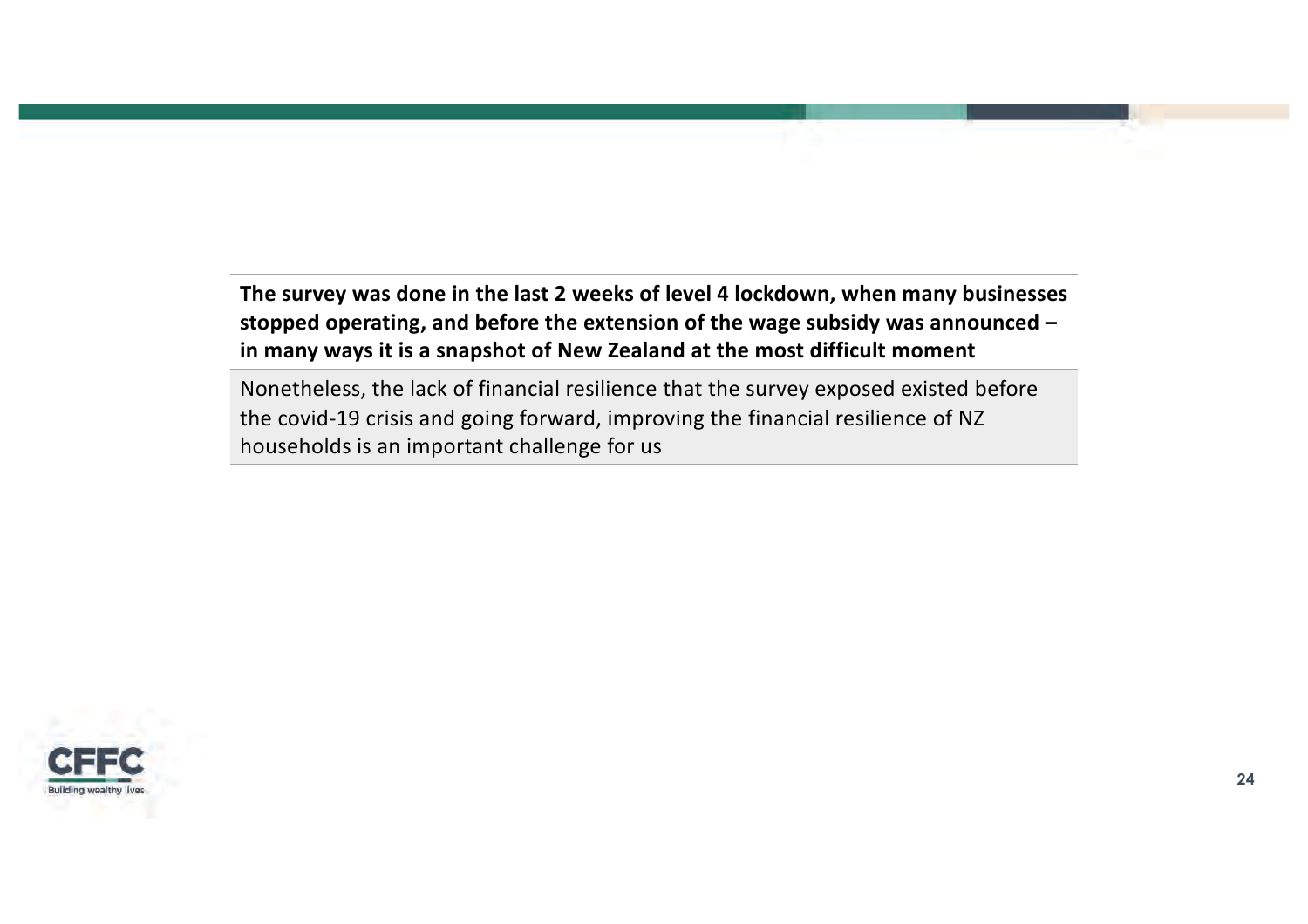# **Consider now**

**How to help people stay in their houses**

**How to help Exposed households meet their commitments when wage subsidy runs out** 

**How to increase use of free financial guidance**

**Review the consequences of KiwiSaver hardship withdrawals** 

**Review KiwiSaver withdrawal rules?**

### Consider in the future

- How to increase the financial resilience of New Zealand households
- How to ensure insecure work provides adequate protection and rights
- How to increase people's understanding of the purpose and mechanics of KiwiSaver

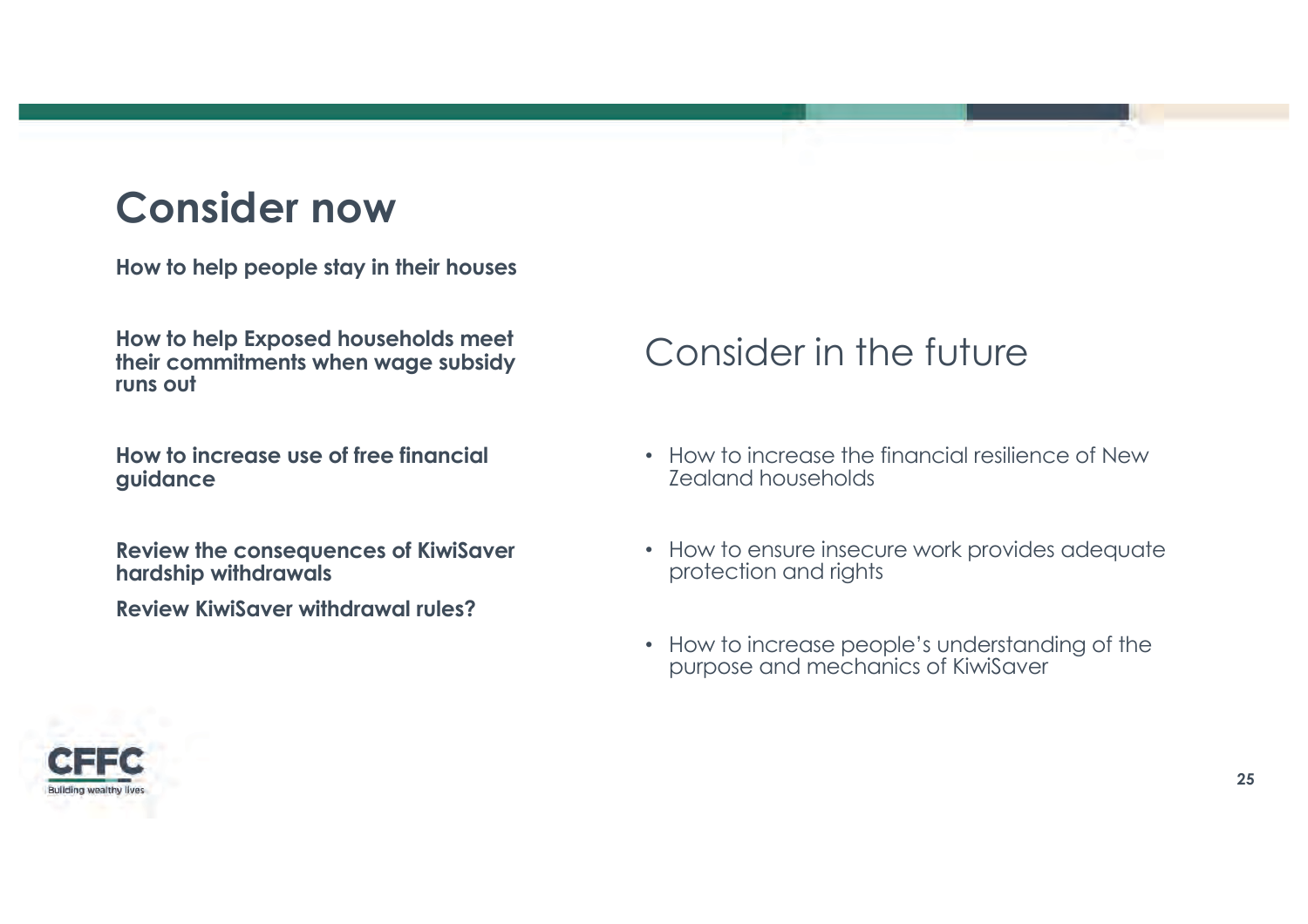# **Slides added post-presentation as a result of comments and questions from the audience**

Māori by age and region A look at regions Income distribution

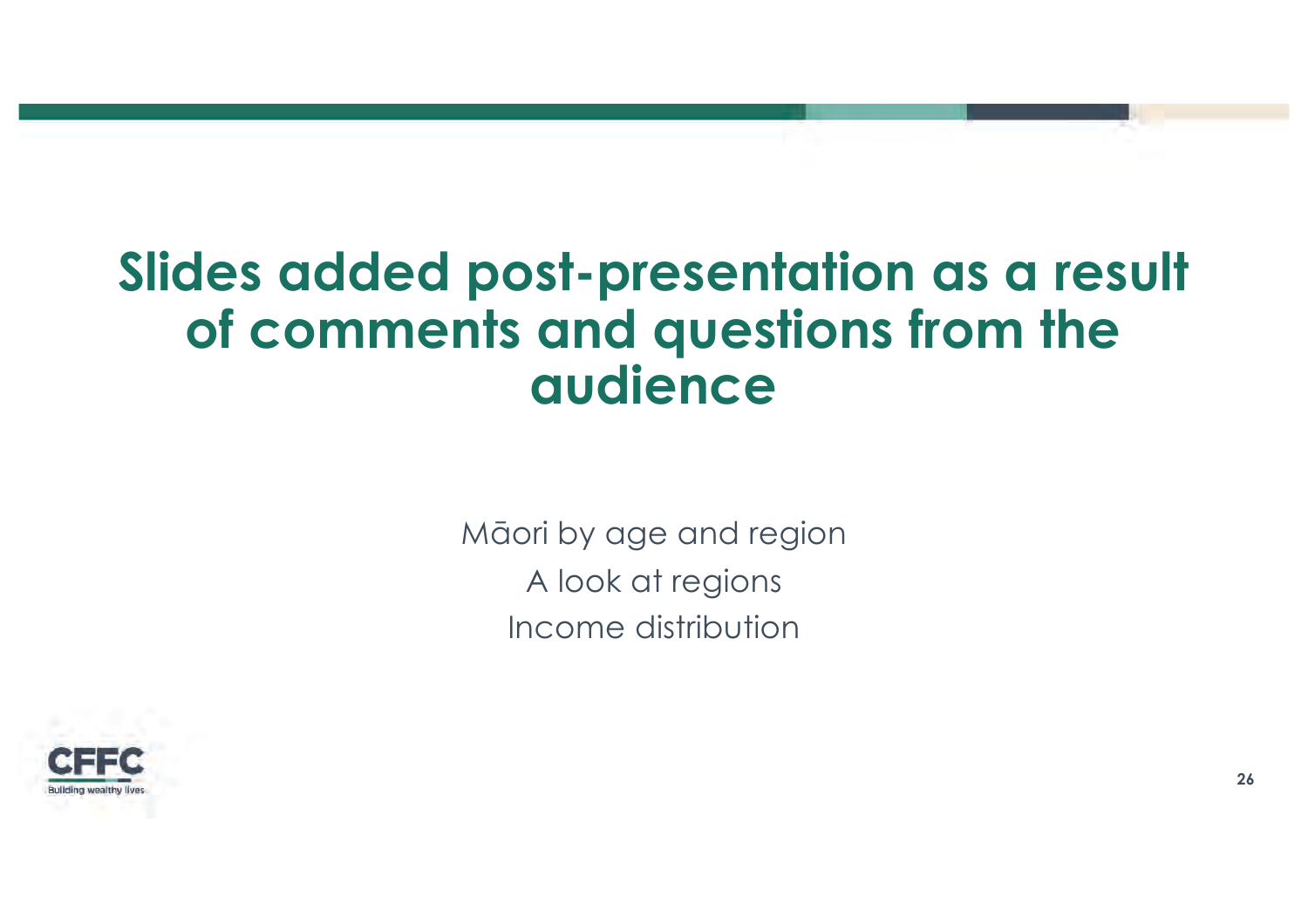#### **Maori by age group**

Notes: The total count of households where the respondent was Maori was N=405. The 65+ age group had a sample size too small to be representative.

The percentage of Maori households in difficulty is similar in all age groups. The percentage of secure households increases with age but remains much lower than in the total population (shown in previous slides).



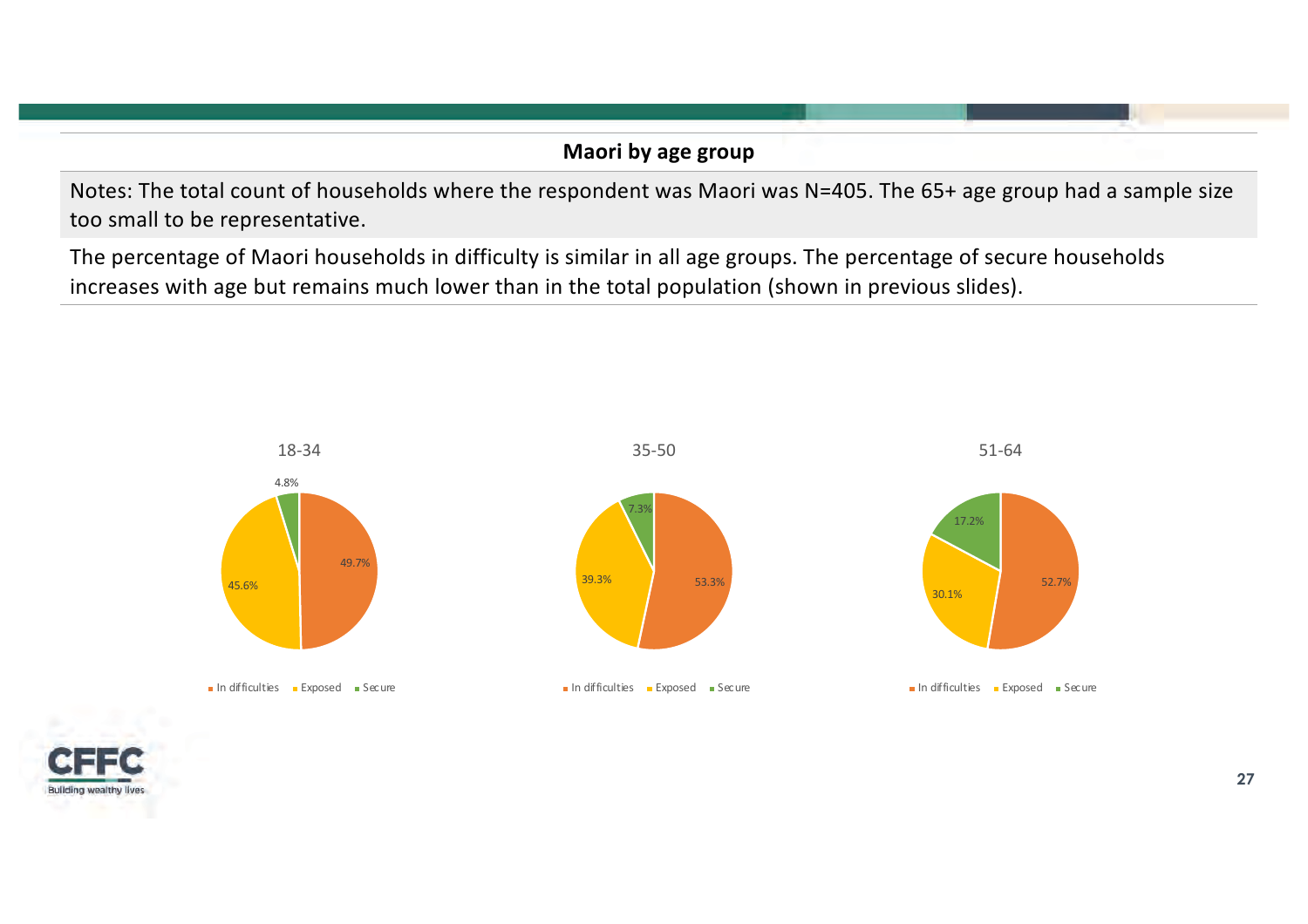#### **Maori by region**

Notes: The total count of households where the respondent was Maori was N=405.

Hawkes Bay, Upper South Island and Lower North Island had insufficient sample sizes of Maori households and therefore are not shown.

In Northland and Waikato, no Maori households were in the "secure" category.

In Waikato and Lower North Island the highest percentage of Maori households were in difficulty.



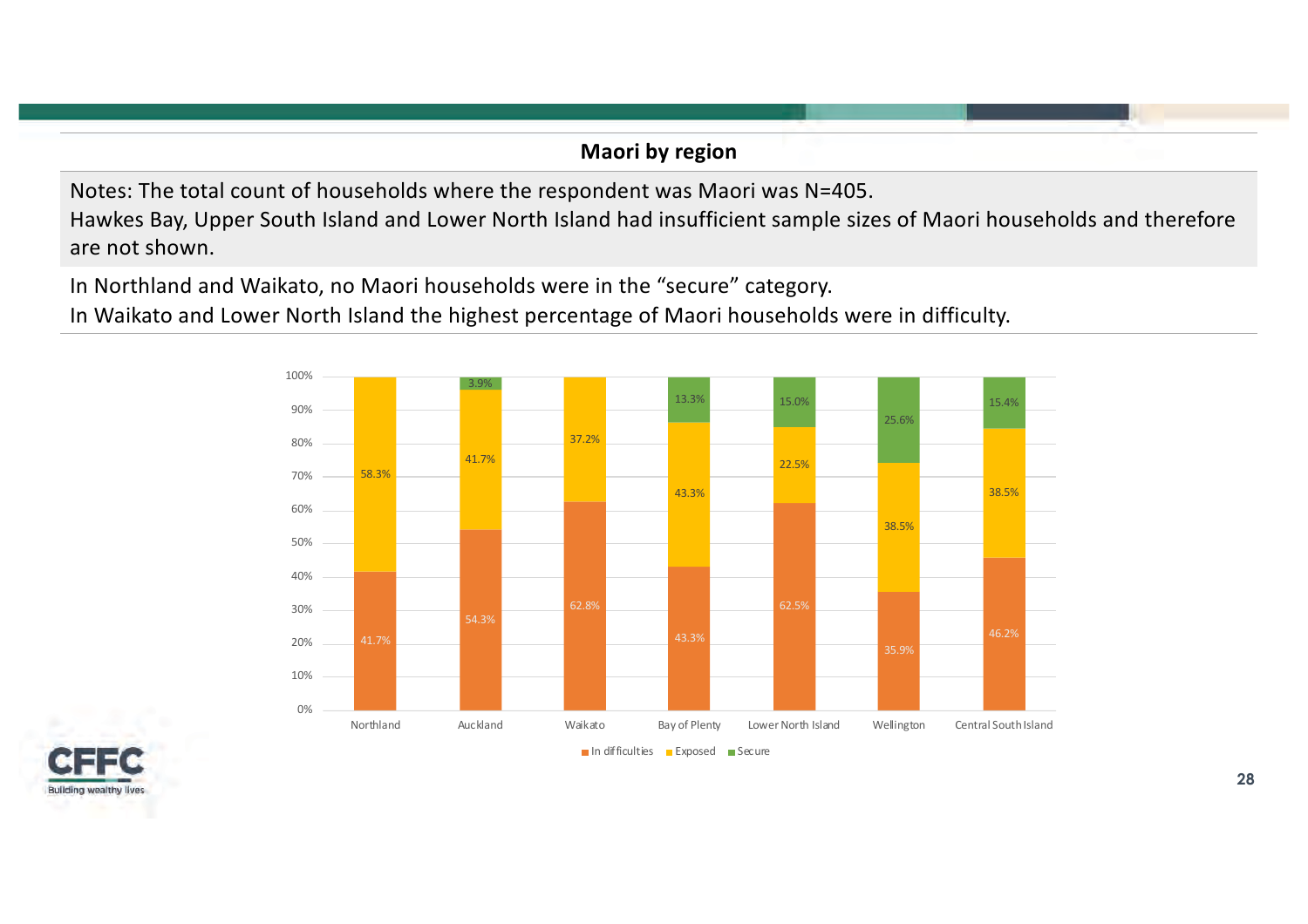#### **Financial wellbeing segments by region**

These outcomes are a combination of how resilient households were before the crisis and how much they were impacted by the crisis.

Regions with higher percentage of superannuitants and beneficiaries, even if poorer in terms of income, are generally less affected by the crisis (in terms of change for worse) because these incomes have not decreased

Percentage of region's pre-covid jobs in least affected (e.g. public administration) and most affected (e.g. hospitality) industries is an important factor in how much the region was affected by the crisis

Despite some regional differences (e.g. Wellington is in the best situation), these differences are not dramatic